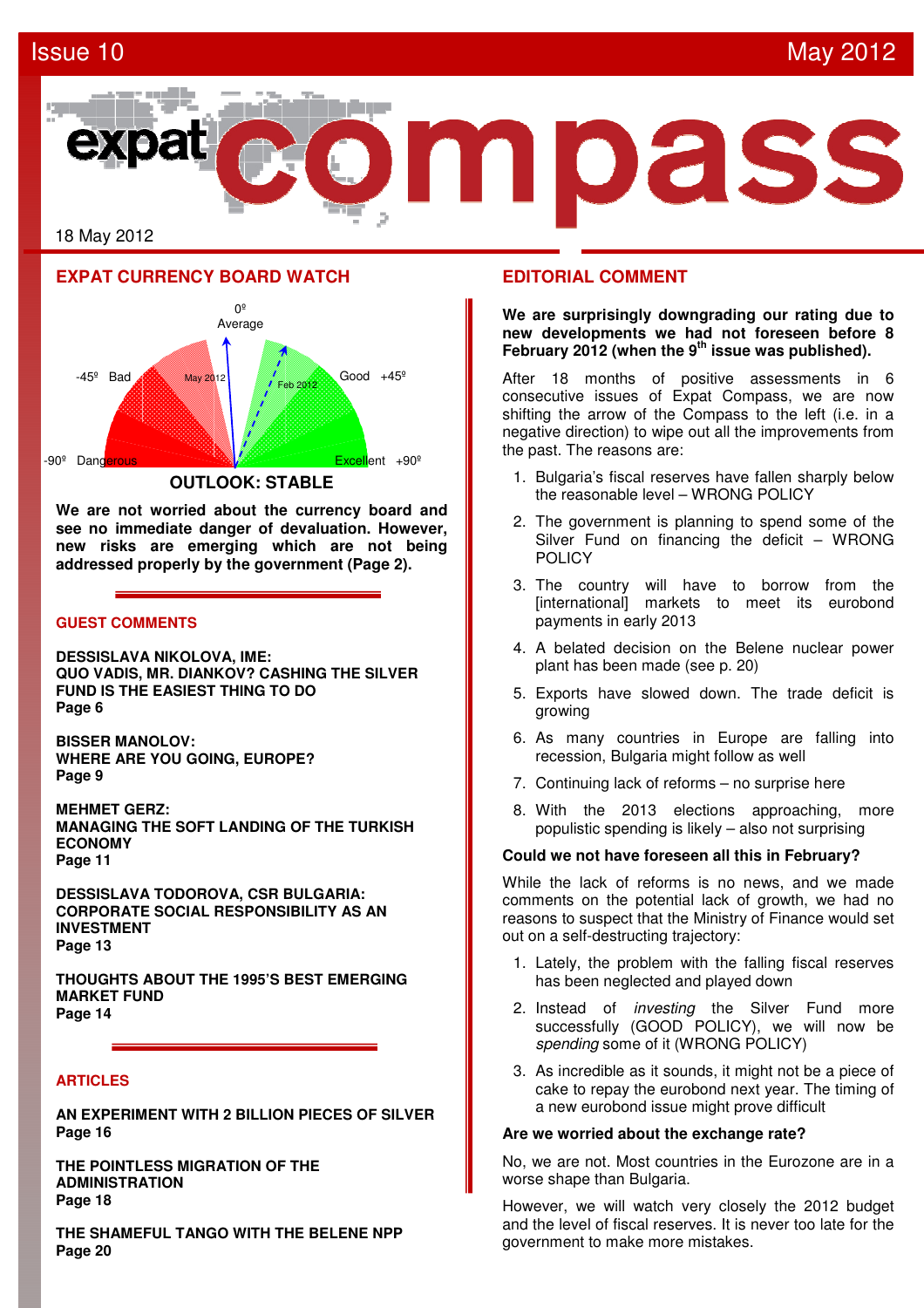

In the last year, the main issue of concern for the business community in Bulgaria and globally has been the debt crisis, including in Greece and in Western Europe. Bulgaria has not been directly hit by these tremors. While high economic growth cannot be expected in Bulgaria soon, here is our conclusion – less positive than before:

## **We are not worried about the currency board and see no immediate danger of devaluation. However, new risks are emerging which are not being addressed properly by the government.**

In the future months and years, we will continue constantly monitoring the development of relevant economic indicators in order to assess the health of the currency board and to potentially predict any negative events, should they ever occur.

| Date     | <b>Reading of the Compass</b><br>(Angular Degrees) | Change        | <b>Comment</b>                                                       |
|----------|----------------------------------------------------|---------------|----------------------------------------------------------------------|
| 2005     | $+64^{\circ}$                                      |               | Currency board very stable                                           |
| 2008     | $+44^{\circ}$                                      | $-20o$        | Deterioration due to current account concerns                        |
| Jan 2010 | $+20°$                                             | $-24^{\circ}$ | Deterioration due to budget and recession concerns                   |
| Mar 2010 | $+9^{\circ}$                                       | $-11°$        | Deterioration due to budget and reforms concerns                     |
| Jun 2010 | 0º                                                 | $-9°$         | Deterioration due to budget and reforms concerns                     |
| Oct 2010 | $+4^{\circ}$                                       | $+4^{\circ}$  | Improvement due to exports growth                                    |
| Feb 2011 | $+8^{\circ}$                                       | $+4^{\circ}$  | Improvement in many economic indicators                              |
| May 2011 | $+10°$                                             | $+2^{\circ}$  | Smaller concerns about the budget                                    |
| Aug 2011 | $+12^{\circ}$                                      | $+2^{\circ}$  | Small budget and trade deficits                                      |
| Dec 2011 | $+14^{\circ}$                                      | $+2^{\circ}$  | Conservative 2012 budget, some pension measures                      |
| Feb 2012 | $+20°$                                             | $+6°$         | Troubles in the Eurozone; good 2012 budget                           |
| May 2012 | -5º                                                | $-25^{\circ}$ | Sharply falling fiscal reserves. Intentions to spend the Silver Fund |

It is becoming more difficult to draw all the arrows and the dates in the picture. That is why we are also providing a table with all the historical data. The measure is angular degrees (º). The reading of the Compass can change between +90º (horizontal to the right, Excellent) and -90<sup>°</sup> (horizontal to the left, Dangerous).  $0^{\circ}$  is a neutral (vertical upwards, Average) reading.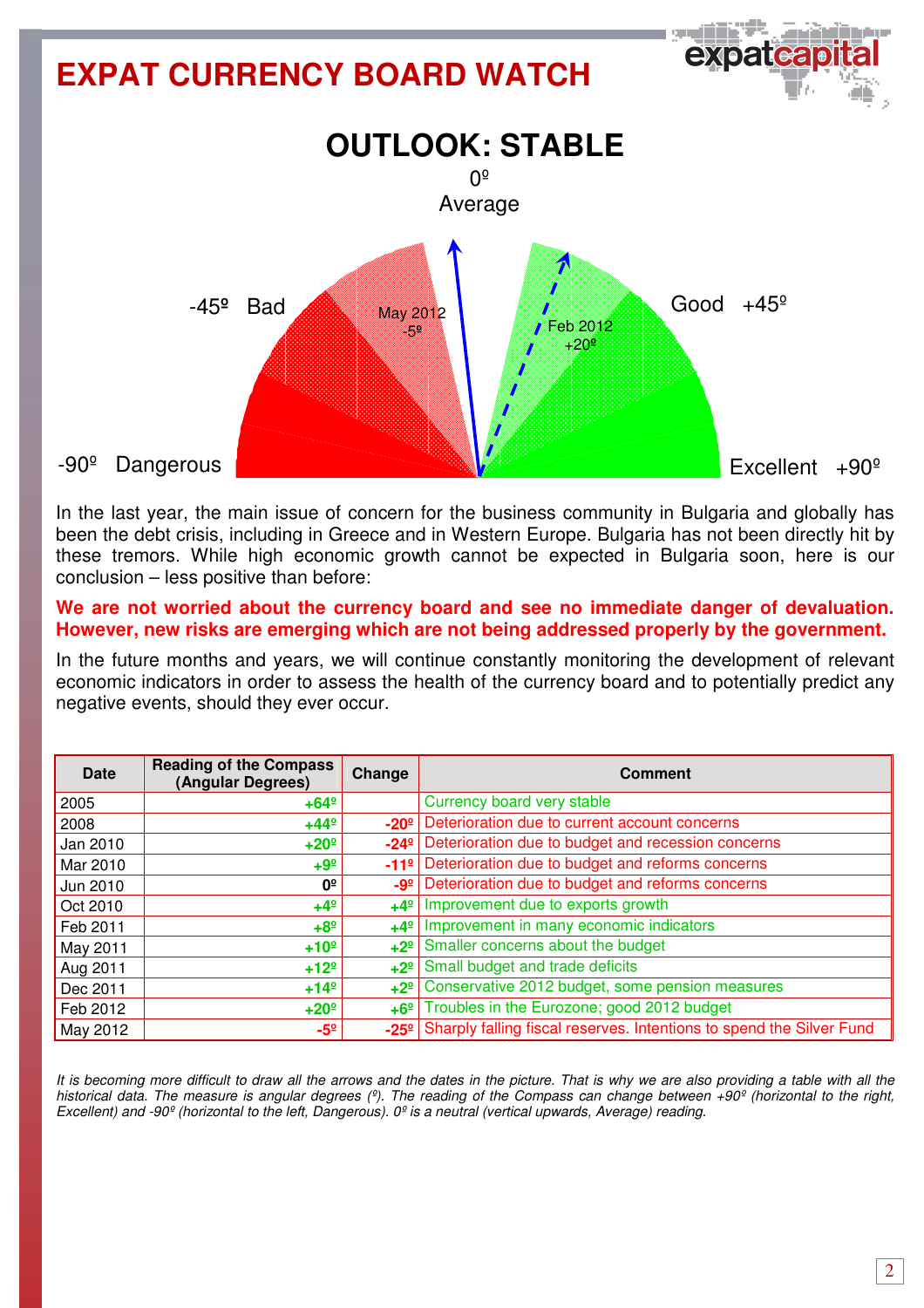

How to assess the stability of the currency board and to predict any danger of devaluation? We suggest the following check-list of 16 questions and provide our answers:

| <b>ISSUE</b>                                                                                                                                                                                                                                      | <b>OLD</b>              | <b>NEW</b>                                                                     | <b>COMMENTS</b>                                                                                                |
|---------------------------------------------------------------------------------------------------------------------------------------------------------------------------------------------------------------------------------------------------|-------------------------|--------------------------------------------------------------------------------|----------------------------------------------------------------------------------------------------------------|
| <b>I. Political issues</b><br>1. Does the government support the currency board?<br>2. Does the Central Bank support the currency board?<br>3. Do the European institutions (EC, ECB)<br>support Bulgaria in joining the ERM II and the Eurozone? | $+ + +$<br>$^{+++}$     | $***$<br>$***$                                                                 | Yes<br>Yes, absolutely<br>Not much                                                                             |
| II. Budget and debt<br>4. Budget balance<br>5. Budget spending<br>6. Government debt<br>7. Foreign liabilities of the private sector<br>8. Fiscal reserves                                                                                        | $-1+$<br>$***$<br>$***$ | $-/-$<br>ŧ<br>$\mathbb{P}$                                                     | Deficit, low<br>One the lowest in the EU<br>Very low, rising<br>High, falling<br>Falling below critical levels |
| III. Economic cycle related issues<br>9. GDP growth<br>10. Inflation<br>11. Unemployment<br>12. Strength of the banking system                                                                                                                    | ++<br>٠                 | $^{++}$<br>٠                                                                   | Close to zero<br>Moderate<br>Average, rising<br>Average                                                        |
| <b>IV. External balances</b><br>13. Current account deficit, trade deficit<br>14. Foreign direct investment<br>15. Revenues from international tourism<br>16. Foreign exchange reserves                                                           | ٠<br>$+ +$<br>$+ +$     | $\left[ \begin{array}{c} \blacksquare \end{array} \right]$<br>$+ +$<br>$^{++}$ | Back to negative<br>Above zero<br>Moderate, rising<br>High                                                     |
| <b>Bad</b><br>Good<br>Legend:                                                                                                                                                                                                                     |                         |                                                                                |                                                                                                                |

#### **What has deteriorated in the economic situation in Bulgaria since February 2012?**

#### **This time, mainly bad news**

- 1. Although the **fiscal reserves** have been falling steadily since mid-2009 (see the analysis on p. 5), their amount was still high. What makes things worse is that the government does not seem to acknowledge the problem and thus it is not looking for appropriate solutions. In the  $9<sup>th</sup>$  issue, our comment was 'Must not go lower'. Now, it is 'Falling below critical levels'. We will watch the numbers very carefully.
- 2. The **Silver Fund** had been intact since 2008. However, facing budget deficits and forthcoming eurobond payments, the government is changing the law so that it can 'invest' a part of the Silver Fund in Bulgarian government bonds. The word 'spend' would be more appropriate (see the articles on p. 6 and 16).
- 3. Until recently, no plans were made for a new **eurobond** issue to refinance the old one. Now the new borrowing seems inevitable. Not a problem, but the whole messing around has raised the perception of uncertainty.
- 4. The government has decided not to continue building the **Belene** nuclear power plant. While this decision might be reasonable and even positive for the budget in the long run, it was made too late and after significant new expenses (see the analysis on p. 20).
- 5. After a couple of years of better-than-expected improvements in the **trade balance,** the trend is now reversing.
- 6. We are downgrading our 2012 **GDP growth forecast** again: from +1% to +0.3%. The EC's forecast has also been lowered to +0.5%. With a new recession likely in much of the EU, Bulgaria would be lucky to report growth at all.
- 7. The last chances for implementing any **reforms** during this government's term are likely to be missed. We would not call the new ideas for moving the administration around the country a 'reform', but a waste of time.
- 8. On the positive side, the **budget has only a small deficit** of BGN 217 mln year-to-date. However, we see certain new risks for the budget. On the one hand, lower growth should lead to smaller revenues. On the other hand, some pre-election spending on salaries and pensions is likely.

#### **We are lowering our Expat Currency Board Watch reading to an all-time low of -5º**

Is the situation worse than in mid-2010 when the reading was **0º?** 

- The budget and the current account are in a better shape.
- However, the lack of reforms, the fiscal reserves, the plans about the Silver Fund, and the banking system are worse. Hence, the negative reading.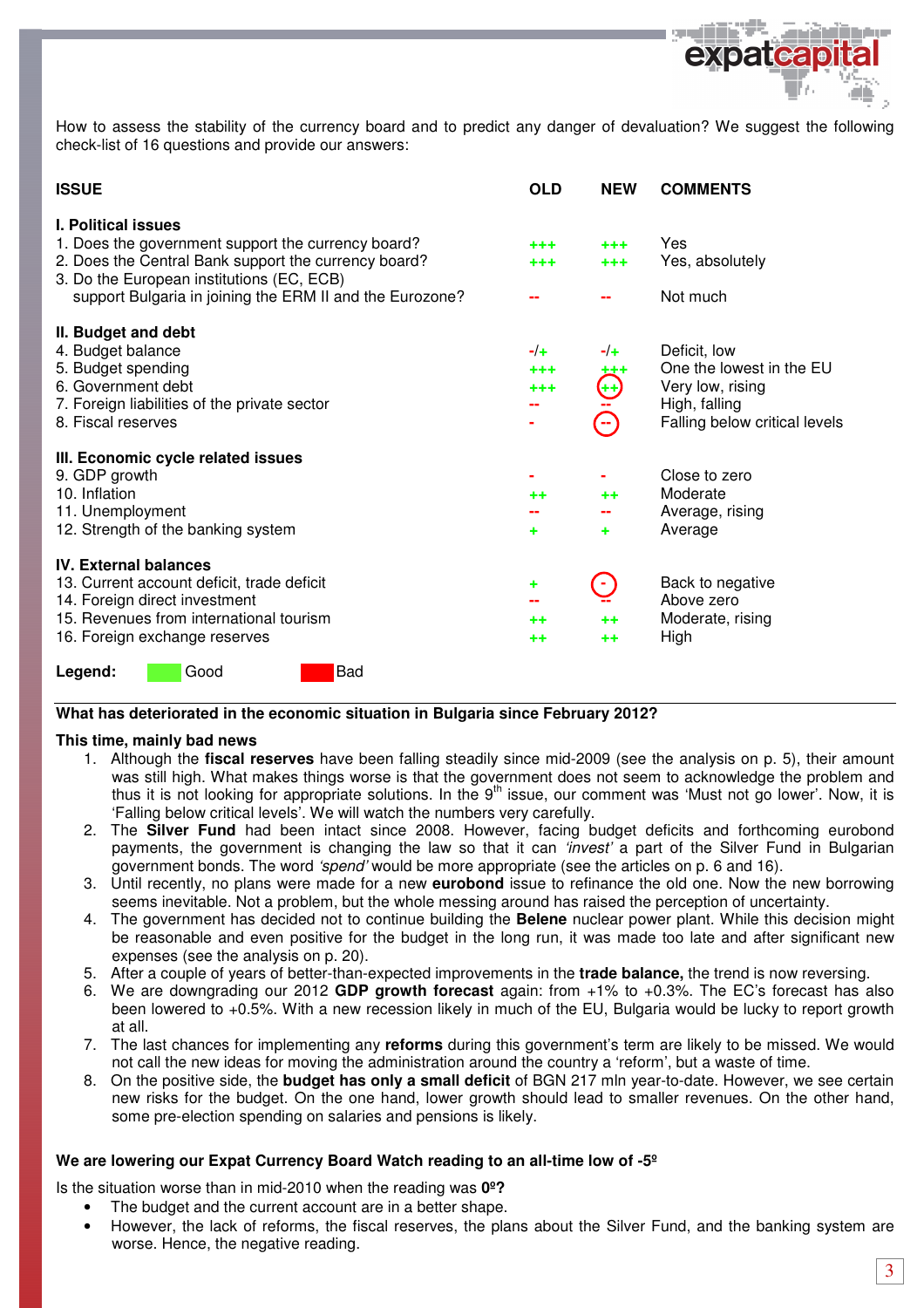## **INDICATORS, 2012**



## І**) Budget Surplus/Deficit, % GDP, 2012**



## **III) Government Debt, % GDP, 2012, Year-End**



**V) Inflation, %, 2012, Year-End** 



ІІ**) Budget Spending, % GDP, 2012** 



І**V) Real GDP Growth, %, 2012** 



## **V**І**) Current Account Deficit, % GDP, 2012**



### **VII) Unemployment, %, 2012, Year-End**

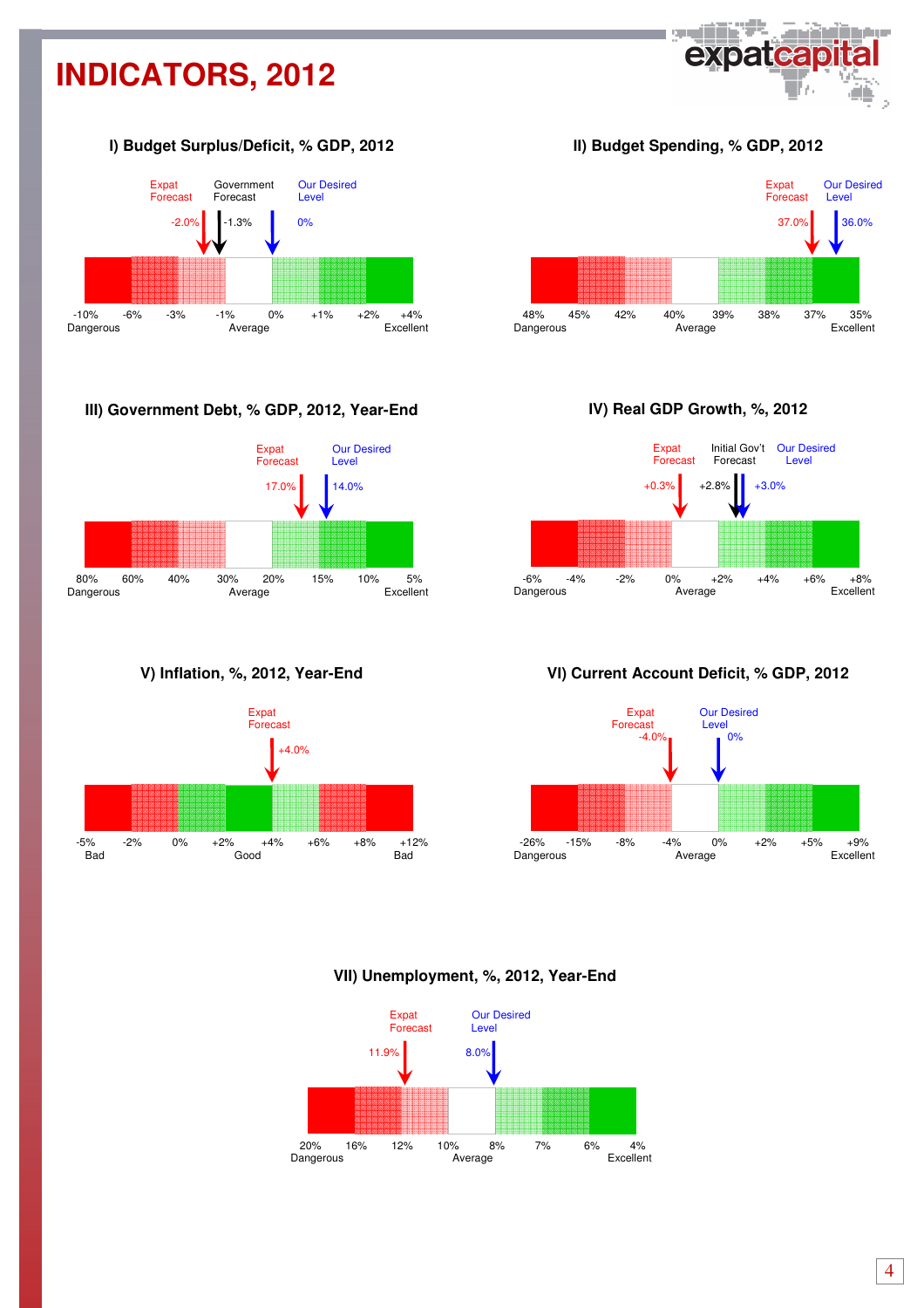## **ANALYSIS**



## **FISCAL RESERVES**





Source: Ministry of Finance

As it can be seen on the chart above, the history of fiscal reserves during the last 15 years can be divided into two distinctive periods. After the major crisis in 1996-97, Bulgaria almost went bankrupt. With the help of the IMF, through numerous privatization deals, three consecutive governments kept on accumulating large reserves, million by million. The process accelerated after 2003 when the country enjoyed about 6 years of large fiscal surpluses – cumulative over 15% of GDP.

The trend has reversed as the current government is likely to finish all the years of its term with budget deficits. As the 2012 nominal GDP is much larger than that of 1997, the BGN 1.7 bn of reserves in 1997 was much larger as % of GDP than today's reserves. Today, the number is between BGN 4 and 5 bn, with no prospects of rising to more moderate levels.

The reasons are:

- Budget surpluses are not likely any time soon. On the contrary, deficits have become the norm
- We do not expect any major privatization or concession deals till the end of the government's term
- The government is planning to deplete a part of the Silver Fund by 'investing' it in government bonds – i.e. by spending it to finance the budget deficits

In our view, all these are wrong policies.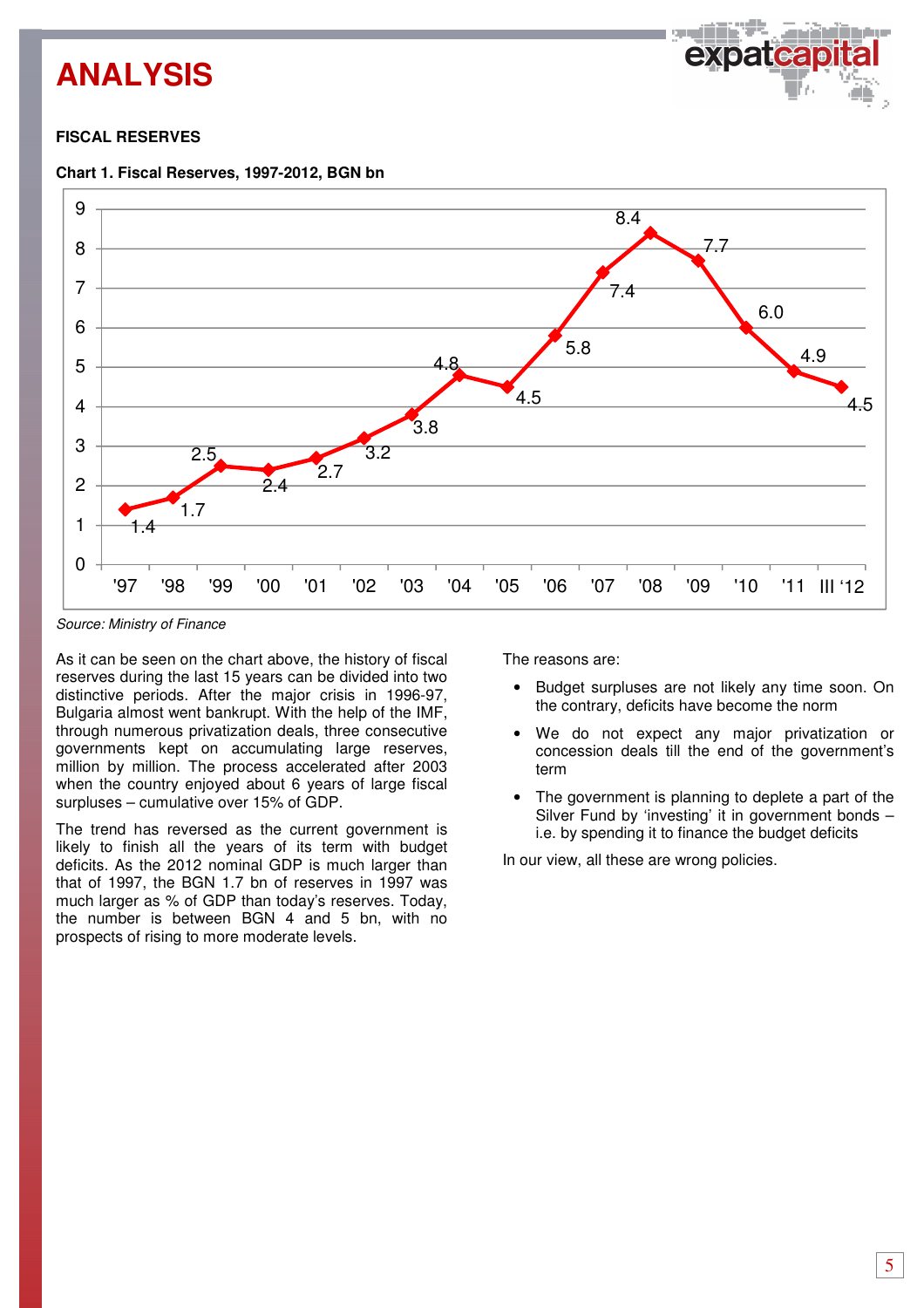

## **BOUT THE SILVER FUND**  DESSISLAVA NIKOLOVA

Dessislava Nikolova is Chief Researcher at the Institute for Market Economics and a member of the Bulgarian Macroeconomic Association.

She is a Ph.D. in Economics from the University of National and World Economy (Sofia), and holds Master's degrees in Economics from the Central European University in Budapest and in International Economic Relations from the UNWE. Dessislava passed postgraduate studies in the field of monetary policy, exchange rate regimes and currency crises at Oxford University. She has extensive experience as a macroeconomic and economic adviser.



## **QUO VADIS, MR. DIANKOV?**

This article was published in the  $567<sup>th</sup>$  issue (March 2012) of the newsletter of the Institute for Market Economics

In the last months, the fiscal reserve happens to be in the limelight more often because of its persisting fast meltdown. What do the data show? Compared with the BGN 12.1 bn peak at the end of October 2008, we have a little less than 1/3 (or BGN 4 bn) of that level at the end of January 2012. The data about the deposit of the government and the budget organizations in the Issue Department of the Bulgarian National Bank, which represents the major part of the fiscal reserve, show that **even in February, the reserves continued to melt.** While by the end of January this deposit was BGN 3.4 bn (the remaining BGN 622 mln from the fiscal reserves is deposited with commercial banks), as of the end of February we have a new decline by nearly BGN 300 mln to BGN 3.1 bn. If we assume that the part of the fiscal reserves deposited with banks has remained unchanged in February, then **all of the fiscal reserves were about BGN 3.7 bn at the end of February.**

The main reason for the decline of the reserves since the autumn of 2008 is the covering of budget deficits. In other words, although there are various options for financing the deficits – issuance of domestic debt, issuance of external debt, privatization and concession revenues – in the last three years and several months the Ministry of Finance has been using mainly two ways of financing its deficits: domestic-market government securities and fiscal reserves.

Things are a bit different when it comes to privatization. According to the Silver Fund law prescriptions, the privatization revenues should be directed precisely to this fund. In 2010, the government came up with a way to circumvent this regulation with the creation of the socalled State Consolidation Company (SCC). Shares and entire companies (which have to be privatized) are put into this company as a contribution-in-kind. After the end of their sale, the privatization proceeds go directly into the budget via SCC's dividend to the government. However, this method has no formal relation to the financing of the deficit below the line, as SCC's dividend is recorded above the line as non-tax revenue. Ultimately, **in the last 3 years, the fiscal reserves have borne the main load of the deficit financing:** the

cumulative deficits of the consolidated budget for 2009- 2011 were about BGN 5 bn, while BGN 3.4 bn of it was financed from the fiscal reserves.

At the beginning of 2012, the melting of the reserves continued, and in January not only the consolidated budget deficit (about BGN 300 mln), but also the subsidies to farmers under the Common Agricultural Policy (BGN 743 mln, BGN 645.5 mln of which came from the EU and the rest – from national co-payments) played their part. As the Ministry of Finance explained, the part of these subsidies which are direct payments under the CAP (BGN 645.5 mln) will be reimbursed by the EU within 3 months. Viewed from this side, the reduction of the fiscal reserves by this BGN 645 mln is only temporary. If not counting this payment, the fiscal reserves should be around BGN 4.2 bn.

This is probably the right moment to explain **what the fiscal reserves serve for.** Their original idea was to guarantee the government's debt payments in the following 12 months. Even if this amount changes constantly and is not public, and even if we take into consideration the large debt payments in the middle of January 2013 (about BGN 1.9 bn counting the interest on the two Eurobonds as well), the fiscal reserves are obviously sufficient to meet our debt payments in a 12 month horizon. However, the big question is **whether all of the fiscal reserves are at the disposal of the Ministry of Finance.** 

The fiscal reserves consist of several different funds and budgets, and, **de jure, the Ministry of Finance should have at its disposal only the state budget fund** (excl. the Silver Fund which is part of it) and the so-called central extrabudgetary funds. The main components of these extrabudgetary funds are the National Fund managed by the Ministry of Finance which should provide the national co-financing and the advanced payments for the European programmes, as well as the reserves of the State Fund 'Agriculture' whose functions are not clearly defined.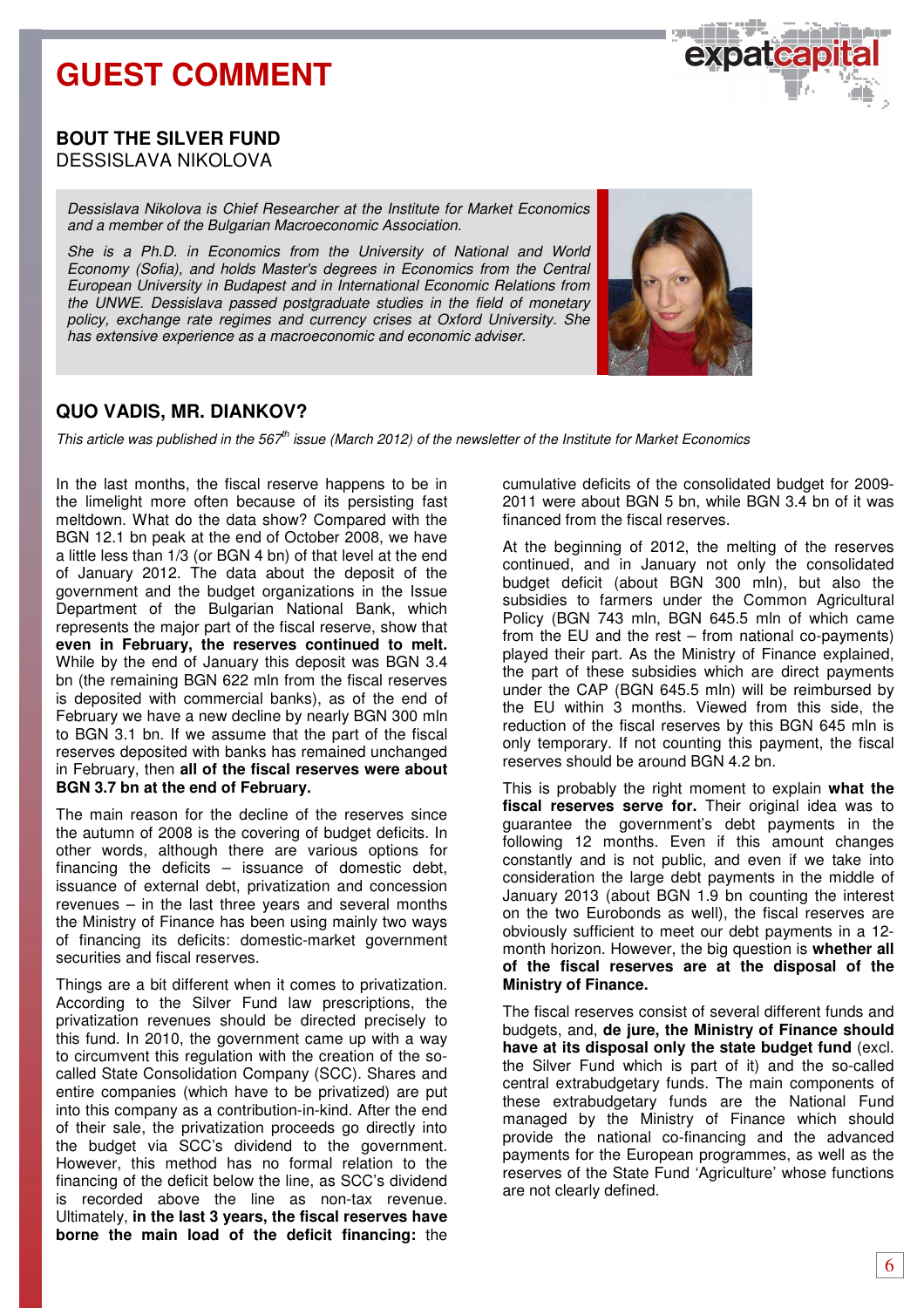

It is a fact that in January over BGN 700 mln was paid to the farmers, provided that there was only BGN 193 mln in the reserves of the State Fund 'Agriculture' at the end of December 2011. I.e., these payments were covered by other funds in the fiscal reserves – the republican budget fund and/or the National Fund of the Ministry of Finance. The last year's data show that the reserves of the State Fund 'Agriculture' remain unchanged at BGN 301 mln in the first 10 months, while the farmers' subsidies were paid in the spring, i.e. obviously this fund does not have any relation to the payment of the subsidies.

The other funds that are part of the fiscal reserves are the reserves of the NSSI (social security – BGN 96 mln in December), the NHIF fund (health – BGN 28 mln in December) and the so-called other budgets (BGN 294 mln) within which the two funds for NPP Kozloduy should be located: the 'Decommissioning of nuclear facilities' fund and the 'Radioactive waste' fund. The Ministry of Finance is not supposed to have them at its disposal for financing the budget deficits, but who knows. As a rule, the Ministry should not use the Silver Fund for such purposes either, but a way of using these resources via changes in the law has been found.

Now let us return to the question what amount of money the Ministry of Finance officially has at its disposal. According to the latest available data (from the end of December 2011), the sum of the republican budget reserves (without the Silver Fund) and the central extrabudgetary funds is BGN 2.8 bn. However, the extrabudgetary funds are targeted – as mentioned above, the National Fund (which had about BGN 1.4 bn in December) is supposed to provide the (smooth) financing of the European programmes by Bulgaria, while the State Fund 'Agriculture' should have some relation to agriculture (though it is not entirely clear in what way).

In other words, if these are excluded, **the disposable reserves for the Ministry of Finance, i.e. the republican budget reserves without the Silver Fund, will remain with the modest amount of BGN 1.2 bn in December.** It is interesting what happened to this fund in January. Given the shrinking of the total fiscal reserves by about BGN 1 bn in March, the largest part of the reduction should have come exactly from the republican budget fund.

We can only guess about the structure of the fiscal reserves in January and February, but the swift changes in the Silver Fund law made by the Ministry of Finance suggest that the Ministry is currently seeking ways to increase the proportion of the fiscal reserves available for spending. At the end of January, the balance of the Silver Fund was BGN 1.8 bn. With the draft amendments to the Silver Fund law, 70% of this amount will be available for investments in Bulgarian government securities, i.e., approximately BGN 1.2 bn. Even if the Ministry of Finance continues its reserve-reducing policy, the question is what we are supposed to do in 1 or 2 years when the reserves will be reduced to the minimum.

Then, debt in larger amounts should be issued. Having in mind the objective limits on debt-taking in the country, it is very likely that we will resort to external debt as well. The question here is whether, **if we reach the minimum levels of the fiscal reserves, this would make the conditions under which we can get external borrowing worse** in a period when we will have no other opportunities for financing? It is a fact that rating agencies, in their comments on our stable financial situation, quote several strong points, the fiscal reserves traditionally being among them. If they reach a minimum size, would this not increase the probability of a negative action against our sovereign credit rating (or its outlook)? Also, would this not reflect on the price at which we can get external borrowing? It would be nice for the Ministry of Finance to try to give answers to these questions.

\* Quo vadis is a Latin phrase that literally means 'Where are you going?'

## **CASHING THE SILVER FUND IS THE EASIEST THING TO DO, BUT IT IS EXTREMELY UNWISE**

Published in the 24 Chasa Daily Newspaper, March 2012

At the beginning of 2013, Bulgaria will have to meet its foreign debt payments amounting to EUR 818.5 mln, or BGN 1.6 bn. If we add to these the last coupon payment of EUR 61.4 mln due on these bonds, and another USD 44.8 mln of interest on another bond, then the payment will swell to about BGN 1.8 bn.

The date on which the treasury should part with this large amount is set to be 15 January 2013. Having in mind the few working days in the new year before the payment day, the Ministry of Finance will have to get prepared for it within this year. I.e., apart from the expected 2012 budget deficit of BGN 1.1 bn, this year the government will have to find financing even for the debt payments at the beginning of 2013. The total amount of the required resources which have to be

raised somehow in the next 8-9 months is almost BGN 3 bn.

In the recent weeks, there has been a lot of talk on how these payments will be financed. It seems that one of the sources for the debt payments will be the so-called Silver Fund. By the end of February, the assets of the fund were BGN 1.8 bn. This significant amount has obviously stimulated the appetite of the Ministry of Finance, if changes in the Silver Fund law were swiftly prepared to allow some of its money to be used for this purpose.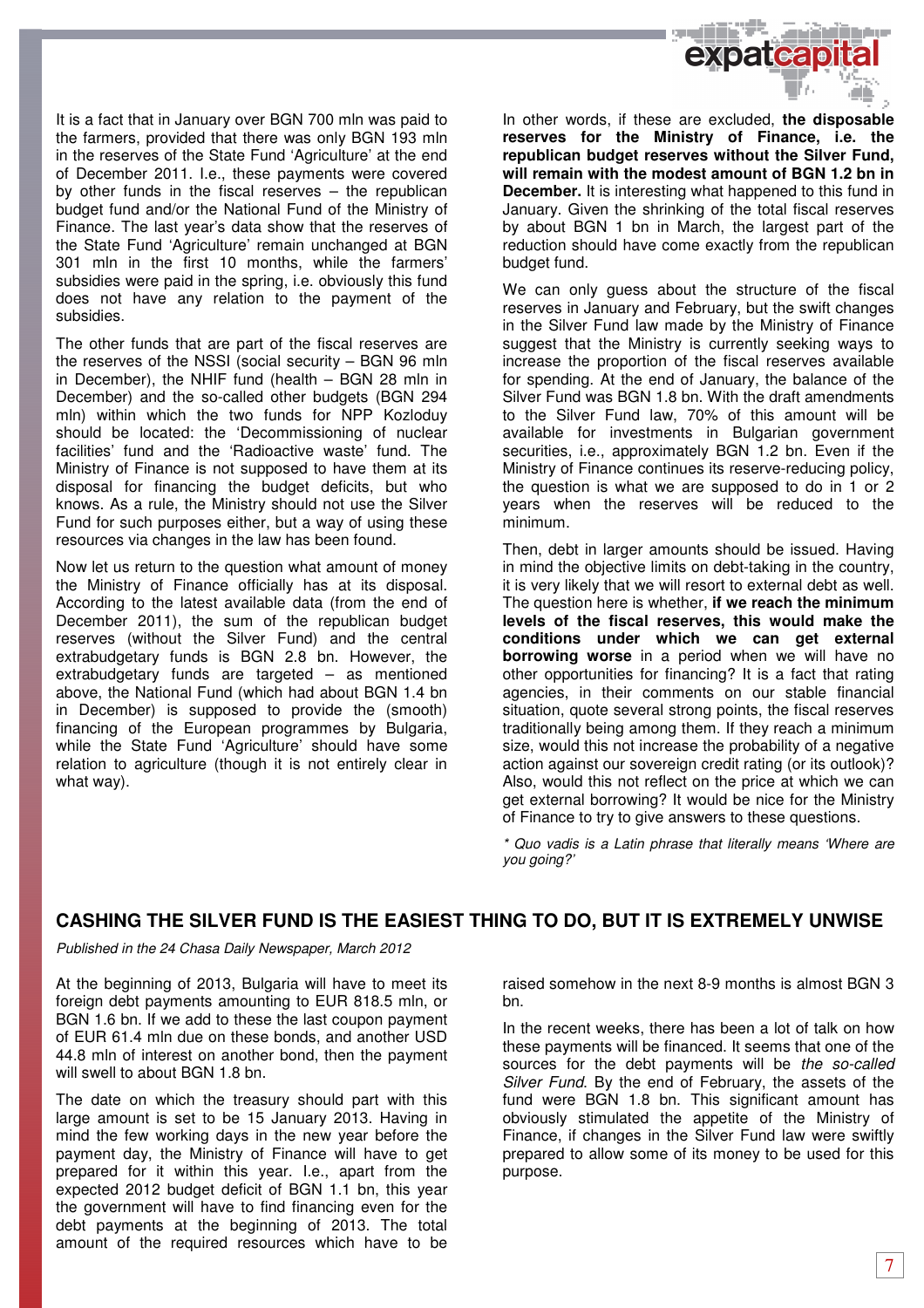

The 'cashing' of the Silver Fund will be elegant and legally precise by allowing the fund managers to invest up to 70% (or about BGN 1.2 bn) of its assets in Bulgarian government bonds. The excuse of the Ministry of Finance is that this will allow better management and a higher return for the fund.

According to the data qouted, the fund currently has a negative real return and, de facto, is losing money because of inflation, as its assets are held in a lowinterest deposit with the Bulgarian National Bank.

However, what the Ministry of Finance is not telling us is that even now the Silver Fund law allows the fund's assets to be invested in a number of instruments. If the fund managers wanted, they could run it more actively even now – investing in bank deposits, shares of companies from the EU or third countries with an investment grade, debt securities with an investment grade, money market vehicles, and other securities. I.e., the argument which the Ministry of Finance is using to justify the changes in the law is frankly deceitful.

What puts the Ministry of Finance at unease is actually another text in the law which explicitly bans the investment of the fund's assets in Bulgarian government securities. This ban ties the hands of the Minister to take the fund's money against a government securities issue. What the Minister is also not telling us is why there is such a ban in the law. One can easily be left with the impression that it is some kind of a mistake of his predecessors who had created these regulations.

Yes, but no. There is nothing accidental in this decree which explicitly bans several types of investments, especially Bulgarian government securities. On the  $contrary - the  $loqic$  behind such a restriction is simple$ and it is linked to the initial idea about the existence of the Silver Fund. The idea of its founders was that the fund should serve as a counter-cyclical instrument and a source of income for the pension system, even when there is low or negative growth. Simply put, if the Bulgarian economy shrinks, there is a great chance for the Silver Fund's return to suffer less, if its assets have been invested abroad.

The other serious problem is hidden in the obvious conflict of interest that arises with such an operation. On the one hand, the Ministry of Finance will be selling the securities. On the other hand, as Fund Manager, it will be buying them. The question is whose interests will the Ministry defend – those of the Fund (to buy higher-yield securities) or those of the government (to sell bonds at a minimum yield)?

In the last few days, both the Minister of Finance and the Prime Minister calmed us that only a part of the Silver Fund's money will be invested in government securities.The Prime Minister mentioned a 20% roof, and Minister Diankov tossed the idea of buying securities by the fund 'step-by-step' – initially 35%, next year – 45%, etc. However, the exact percentage of the Silver Fund's assets which will be exchanged for securities is of no importance and does not change the fact that the fund's reserves will not be used for their intended purpose.

As the minister himself admits, treating these reserves as 'money for rainy days', is too far away from the purpose of its creation – namely, to support the state pension system. Yes, currently, the money in this fund is not much, compared to the needs of the pension system. But this is no reason for us to spend it lightly. On the contrary, we should try to raise its assets and at the same time manage them more actively, so that they bring higher returns.

But let us return to the upcoming debt payments and the possible sources of their financing. Recently, there are talks about the so-called 'Holy Trinity' consisting of domestic financing, issuing external debt, and privatization. The minister's plan is that the domestic government securities (incl. the ones which will be sold to the Silver Fund) and the privatization get the leading role, and the external debt – a secondary one.

Undoubtedly, the best option to finance the debt payments is privatization since it does not increase the debt burden. From an economic point of view, privatization should be leading, as the more resources are gathered this way, the better. The idea of the Ministry of Finance is that a minority stake of the Bulgarian Energy Holding and several smaller companies should be sold this year. The problem is that we have not seen much progress on any of the planned deals so far. If we want something to happen in this area before the end of the year, we must act more decisively.

The issuing of government securities in the domestic market is also a traditional option for refinancing. The question is what number of government securities could be taken by local players (banks, pension funds, investment funds, etc.) this year. Last year, around BGN 1.1 bn of government securities have been sold in the domestic market. Even if we assume that this year a little more of them will be sold because of the decreased lending and of the huge liquidity injection to European banks by the European Central Bank, it is unlikely that the domestic market will be able to provide all the necessary resources.

The external debt option has been on the table for several years, but up to now, the government has not resorted to it. Given the relatively small financial needs of our country (compared to the ones of Italy or Spain, for example) and our stable public finances, such an issue will be sold easily and at an affordable price.

However, under all circumstances, no matter what the ratio among privatization, external debt, and domestic government securities will be, the Silver Fund should remain untouched. If the Ministry of Finance cannot manage it effectively within the current law, then let it select professional managers to do that. Just like the Bulgarian National Bank does successfully with a part of its foreign exchange reserves, by the way. There are plently of opportunities for meeting the government's financial needs via privatization and new debt. The question is to plan from afar and to act reasonably and not to seek the easiest way with the spending of the Silver Fund.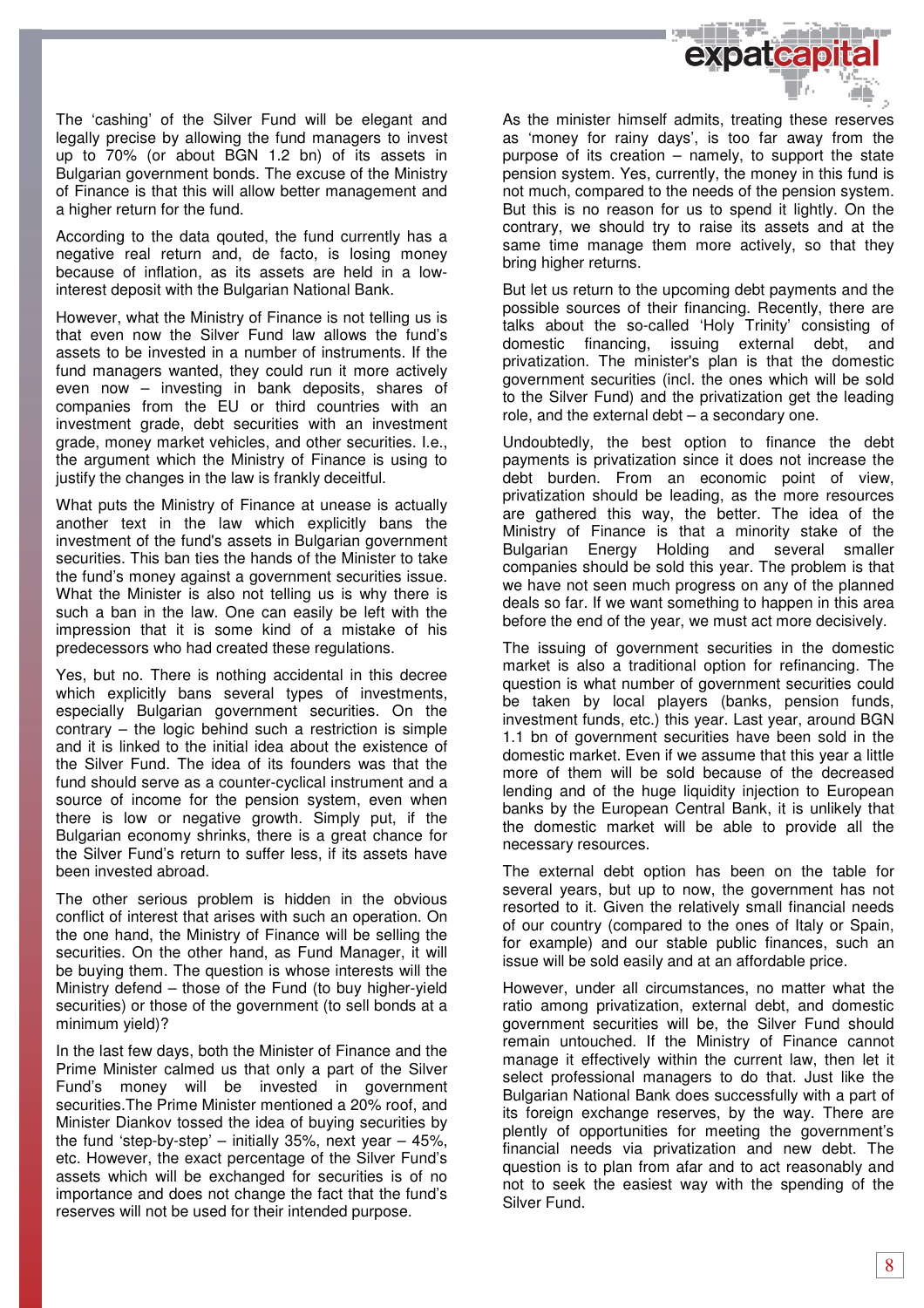

## **WHERE ARE YOU GOING, EUROPE?** BISSER MANOLOV

Bisser Manolov is a financial consultant. He was Chairman of the Management Board of the Bulgarian Deposit Insurance Fund for two mandates and now is Board Member. He has been working in the banking sector since 1990. Mr. Manolov was one of the founders of the Bulgarian Dealers' Association and its President in 1998-2002. He is Member of the Executive Council of the International Association of Deposit Insurers. Bisser Manolov holds a Master's degree in Economics from the University of National and World Economy, Sofia.



The article was published in the author's blog - www.bissermanolov.com

I do not know why, after this question, I remembered those winged Bulgarian words 'Do not give me any wisdom, give me money'. I have always known that this formula does not work but I was not expecting to get such confirmation of my belief. The proof are the recent events in Europe – there is a lot of money but so what – when there is not enough wisdom. Here are the facts. In the last few months, the European Central Bank has poured liquidity of more than EUR 1 trillion into the financial system. Obviously, the Eurozone economy was not affected by this. You are wondering what happened with the money? The European banks are buying German government bonds. A total paradox. The more liquidity is being poured into the system, the more it becomes obvious that the system is not working. The macroeconomists, recently best known for their erroneous predictions, accumulated so much material on what should not be done in times of crisis that the role of chroniclers suits them better than that of experts. The repeating of the refrain 'The worst of the crisis is behind us' does not automatically make it a fact. And who can tell us if it is so?

The presidential elections in France will determine the direction of the economic development in one of the pillars of the EU for the next five years. Therefore, I will introduce my interpretation about whether the worst is behind us, Europeans, through the prism of the preelection political speaking and economic statistics. At a multi-thousand preelection meeting held in support of his stated ambitions for a new mandate, the [former] French President Sarkozy said that in order to support economic growth in Europe, he would raise the question about the powers of the European Central Bank. Otherwise, Europe will lose ground under its feet. I admit that I remained dumbfounded by these wise words. With what more than low interest rates and infinite liquidity could the ECB support growth? Perhaps, Mr. Sarkozy means that the Central Bank should start directly giving corporate credits as well? Should he be reminded that in November 2011, during a meeting between him, Mrs. Merkel and Mr. Mario Monti, he vowed not to make any further comments on the actions of the central bankers? There is nothing more dangerous for Europe than a politician shaping his own conceptual despair in hollow phrases. The ECB should take care of growth. But how?

In 2011, the policies of the current French government resulted in:

- public debt amounting to 85% of the French GDP, EUR 1.69 trillion at nominal value
- government budget deficit of 5.8% of GDP
- unemployment over 10%
- GDP growth about zero

Whenever we are talking about France, it is absolutely logical to make a parallel with what is happening in Germany. In Europe's largest economy things seem diametrically opposite. Unemployment is at its lowest level in the last 20 years. In 2011, the prices of real estate recorded a 5% growth due to the Germans' concern about the future of the common currency. The 2011 budget deficit is slightly over EUR 34 bn (in comparison, in France it is EUR 116 bn – the largest nominal budget deficit of all the European countries).

Against these figures, I wonder what exactly Mr. Sarkozy has in mind when he refers to the ECB as a participant in the measures for stimulating economic growth. We all know about the extremely generous social system in France. It is obvious that under the conditions of a financial and economic crisis, it cannot withstand, and the question 'Which way now?' arises reasonably. For all Europeans it is now clear that whatever a politician speaks about, it is all about money in the end.

The Maastricht Treaty is fundamentally outdated. Its fiscal criteria still remain a good intention far from the actual behavior of member states. Can you imagine what would happen if the deficit and national debt criteria are applied directly to France? One of the EU pillar countries is violating the basic fiscal principles with impunity. Exactly this double standard shook the foundations of the entire system. The fundamental question is should the system's operating principles be changed or the system itself? Do not get me wrong, I am an outspoken supporter of the market principles in the economy. But now there is a huge amount of accumulated errors, and the question is what kind of quantitative changes they will transform into. If a conclusion about the situation could be made today, it would be not that 'the worst of the crisis is already behind us' but that 'social Europe in its old form is already behind us'.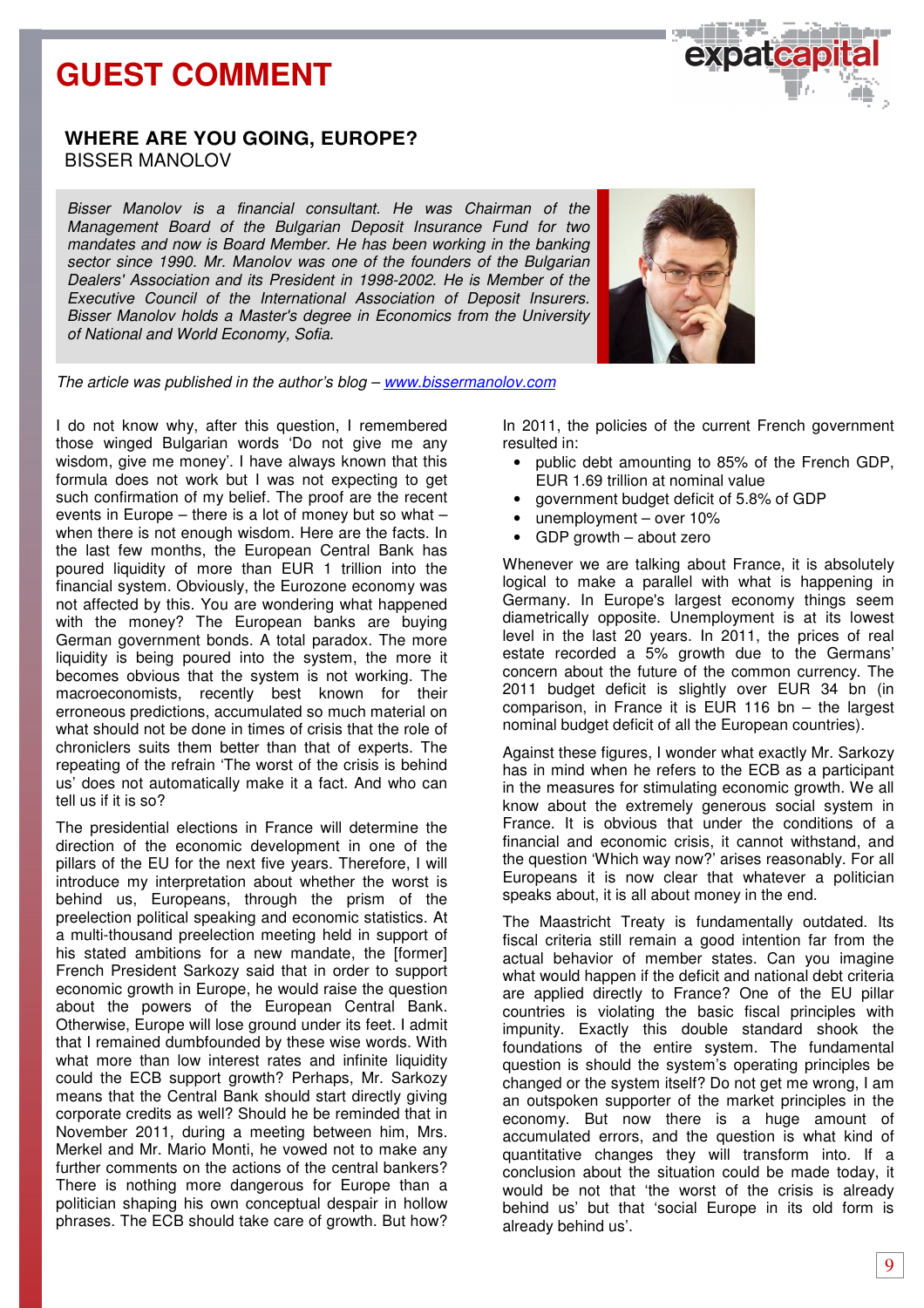

Social policy is a function of the real economy, the state only redistributes (if there is, of course, something to be redistributed). If there is no 'money under the mattress', and the state continues to behave 'socially', the budget deficits are piling up and sooner or later will explode in a devastating way and 'take' all the social benefits in the manner in which they have been distributed.

My main point is that Europe is currently suffering from a symptomatic lack of ideas how to deal with the present situation. I gave Mr. Sarkozy as an example on purpose. His behavior is a classic example of how an unreformed social system destroys societal wealth instead of creating it. However, something else is of greater importance: To what extent does society itself want the painful reforms? In France, 'leftist policies' are rapidly gaining popularity. Let me just remind that the main populist ideas thanks to which the so-called 'left front' is gaining such popularity among voters are the increase of the minimum wage from EUR 1,400 to 1,700, a state confiscation of the entire annual income over EUR 360,000, as well as the introduction of a ban for the profitable companies to dismiss their employees. What would you say about it? What kind of financial stability pact, what kind of budget constraints are we talking about?

The truth is that Europe, unlike America, has failed to take full advantage of the financial and economic crisis in order to implement real reforms. Everything was based only on pouring money into the banking system and tightening bank regulations. The bill was paid by corporate Europe again. The inability of the European leaders, excluding Germany, to draw the contours of economic growth brought the 'populist' ideas to the stage again. William Boetcker's words from 1916 sound rather up-to-date in this case: 'You cannot lift the wage earner by pulling down the wage payer'.

> Europe has failed to take full advantage of the financial and economic crisis in order to implement real reforms.

The size of the various funds for financial stability no longer shocks the financial markets. Today, even kids at school know how many zeros there are in a trillion. There are no real reforms. Decisions are spontaneous and only aim at postponing the problems. Economic growth is a function of the free entrepreneurial spirit, not of the froth at economic and political conferences. All the money spent by the governments so far has not reached real business. Its purpose is to 'stabilize' the financial system, but without economic growth this seems like trying to fill a pool with a sandy bottom. We need fresh, really fresh ideas. Or better may the Chinese come!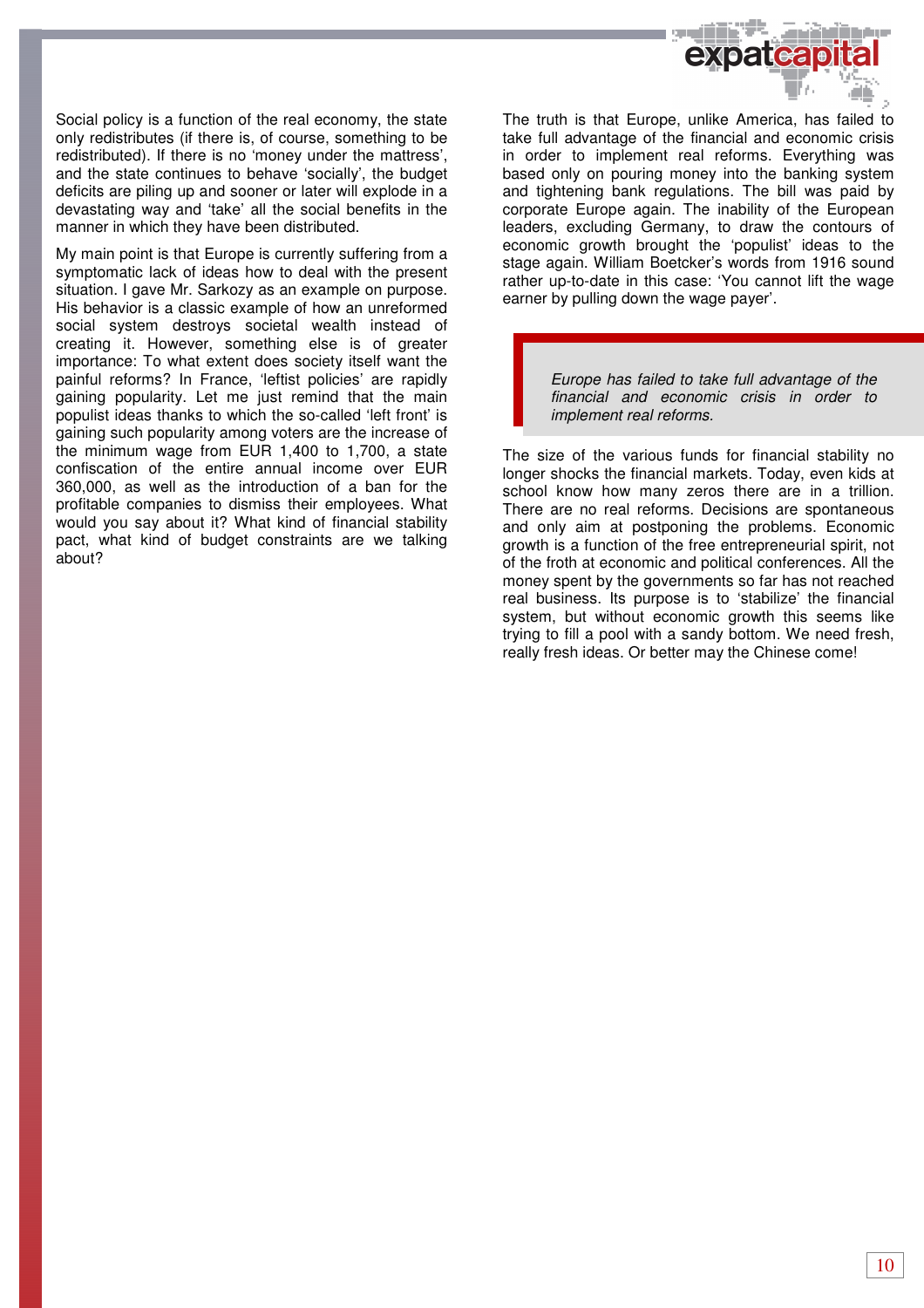

MEHMET GERZ, ATA ASSET MANAGEMENT

Mehmet Gerz is Chief Investment Officer of Ata Asset Management, a leading independent local investment manager in Turkey. Ata manages Turkish equity and fixed-income mutual funds as well as discretionary portfolios, pension funds, and a local hedge fund investing in non-Turkish assets.

Previously, Mr. Gerz was Regional Director, responsible for investments in Turkey, MENA and EuroAsia regions, at the New York-based hedge fund Drake Capital. His professional experience also includes serving as Head of Equity Research, Strategist and Research Analyst at a number of Turkish brokerage companies, incl. Yapi Kredi and Bayindir, and as Buy-side Analyst at Sparx Asset Management.

Turkey's GDP growth will slow down to a more sustainable 4% in 2012, down from 8.5% in 2011 and 9.0% in 2010. Driven by strong domestic consumption and private investments, Turkey seems to have no problems growing. The problem is the large current account deficit (10% of GDP) that is the result of the domestic savings rate (13% of GDP) falling short of investments (23% of GDP). The second highest external deficit in the world makes Turkey's decade-old economic success story susceptible to a potential deepening of the European economic crisis. This was the case during the global financial crisis four years ago when Turkey's growth rate slumped to -4.8% despite its healthy domestic growth dynamics. Nonetheless, Turkey's annual GDP growth rate between 2002 and 2011 recorded a healthy average of 5.4%.

Armed with strong domestic and international credibility, the Turkish government became somewhat overconfident as it left the solution of the large current account deficit problem to the Central Bank (CBRT). The government-friendly CBRT management tried its best as it managed an orderly, yet sizeable devaluation of the Turkish Lira in 2011. In an effort to help tame domestic consumption, it imposed a 25% limit to bank credit growth, down from as high as 40% in 2010.

However, all these measures proved insufficient as the oil prices continued to rise into 2012, despite a softpatch in the global economic recovery. Turkey's energy import bill exceeded USD 50 bn in 2011, accounting for 2/3 of its record-high current account deficit of USD 77 bn.

Finally, the usually growth-oriented and self-confident PM Erdogan was convinced by the more prudent economy minister Ali Babacan that something more fundamental needed to be done to reduce import dependency and to increase domestic savings. The first policy response was to unveil wide-ranging investment incentives aimed at import substitution in areas such as mining, chemicals and defense electronics that caused the trade deficit.



 $O(X)$ 

### **State Contribution to Private Pension System to Help Boost Domestic Savings**

Second and more recently, the government announced measures to help improve Turkey's notoriously low savings rate. The specific measures include a lower withholding tax rate for longer-term bank deposits as opposed to the current practice of a 15% flat tax across all maturities, a zero withholding tax rate for equity mutual funds (defined as those having at least 75% invested in listed Turkish stocks) versus a 10% tax for all other mutual funds, and, finally, the all-important government contribution to Turkey's relatively young but strongly growing private pension system.

In essence, the government will start matching 25% of all participants' contributions, up to a limit of 25% of the minimum wage that currently stands around USD 500 per month (after-tax: USD 400). This means the government will contribute at most USD 125 per month to an individual's private pension account. With 2.8 million members and TL 16 bn (USD 9 bn) in assets under management (1.2% of Turkey's USD 772 bn GDP), the 10-year-old private pension sector welcomed this change with the hope that growth in assets under management (AUM) will accelerate. There are widely varying estimates for the pension fund size to reach TL 50-90 bn (USD 30-50 bn) in five years' time.

We find these forecasts conservative in light of comparisons with other emerging economies such as Chile and Poland. An important difference in the comparison is that Turkey's private pension system is a voluntary, defined-contribution pension plan (the socalled 3rd pillar in the World Bank model) whereas most Latin American and CEE countries adopted World Bank's model with a mandatory second pillar. Thus, most Turks still rely on the government-funded social security system which is a typical PAYGO, defined benefit retirement plan. However, as Turkey's GDP per capita now exceeds the USD 10,000 mark, the growing middle class will find the social security retirement salary insufficient to maintain post-retirement life standards, and hence, increasingly participate in the voluntary private pension plans.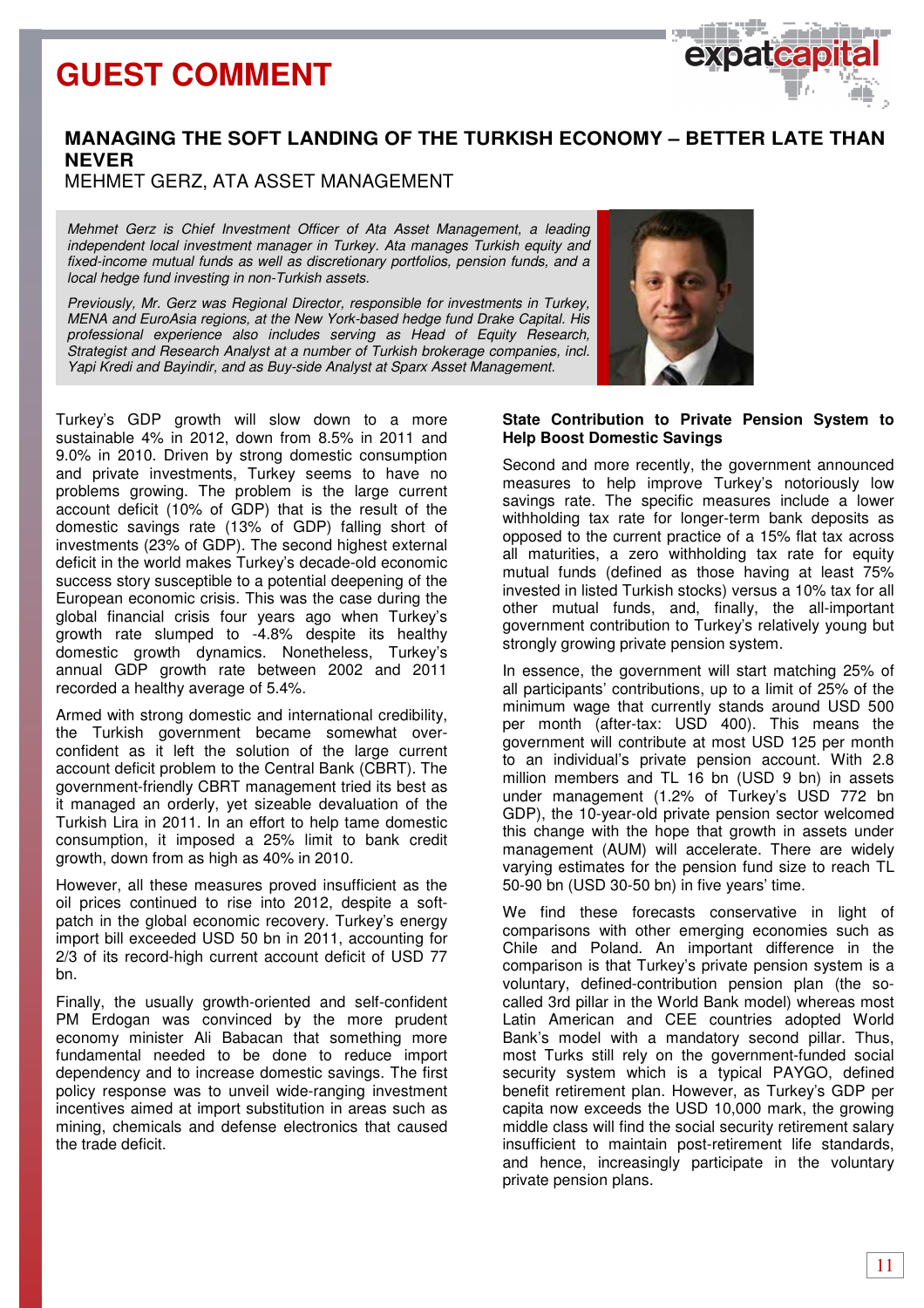

### **Spill-over Effects of Pension Funds Growth to Turkish Capital Markets**

One industry expert claimed the big jump in the private pension system will be achieved when GDP per capita exceeds USD 15,000, probably sometime between 2018 and 2020. We think Turkey's pension funds by then will have reached the point where Poland is today. With 15% of GDP, the Turkish pension funds have the potential to reach USD 180 bn by 2020, with the following potential spill-over effects on the development of Turkish capital markets:

- Local equities accounted for only 15% of the Turkish private pension funds – in comparison to 30% in Poland. Keeping the 15% equity allocation constant, a Merrill Lynch study estimates annual inflows of some USD 750 mn from Turkish private pension funds into local equities. Taking the Polish case as a reasonable guide, we think such inflows may soon reach USD 1.5 bn per year, more than the average USD 850 mln annually invested by foreign investors into Turkish equities.
- Notwithstanding its reduced borrowing needs, the Turkish Treasury is offering longer term local bonds such as 10-year to help form the Turkish yield curve, helping investors and corporates better utilize debt markets. As Turkey's EU-defined government debt-to-GDP ratio fell to 39% last year, way below the EU's Maastricht criterion of 60%, the government no longer crowds out the debt markets, thus allowing the corporate bond market to start growing. Bonds issued by major banks offer an additional yield of around 1.0% on top of the government bond yield, currently at 9.3%, while non-bank corporate bonds offer spreads ranging from 1.5% to 4.0%.
- The Treasury is also offering floating rate notes and inflation-linked bonds (the so-called CPI-indexed government bonds) which are essential for pension funds whose primary objective is to maintain the purchasing power of the participants against inflation. The last 10-year CPI-indexed bonds yielded 3.5% per annum above the CPI.

The Government plans to allow pension funds to invest into gold, real estate and SUKUK (Islamic bonds) instruments, helping broaden the pension fund investor base to more conservative sections of the society.

#### **Asset Management Needs Further Reforms to Complement the Progress in Pensions**

The new incentives for the private pensions are in line with the Turkish government's determination to help develop the local capital markets and make Istanbul a regional financial center. To this end, the tax laws are being revised to make it as easy as it is in Luxembourg to conduct asset management business in Turkey. However, the reform package did not propose any measures towards making asset management more competitive. Presently, large banks dominate the business by restricting the distribution of mutual funds to themselves. In a similar vein, the pension companies, most of which are owned by large banks, grant the management of their pension funds to sister asset management companies. Due partially to the lack of competition, the pension funds paid asset management and distribution fees as high as 3.7% of AUM in 2011.

> The incentives for the private pension system are in line with the support for development of the local capital markets.

One criticism the pension reform faces is the fact that Turkey's private pension system is an optional system, as opposed to the mandatory pension systems in the CEE and LatAm countries, and hence, it may not have the desired impact on the development of the local equity and corporate debt markets. While academically true, the sharp reversals in the private pension reform of the CEE countries in the aftermath of the global crisis lend support to a gradualist approach.

For example, Poland reduced pension contributions from 7.3% of the gross salary to 2.3%, diverting 5% towards social security, while Hungary nationalized its private pension system altogether. These reversals may shake the trust in the private pension system and potentially disrupt the growth of local markets. By contrast, Turkey has chosen to keep its private pension system optional, but encourage participation through a meaningful state contribution.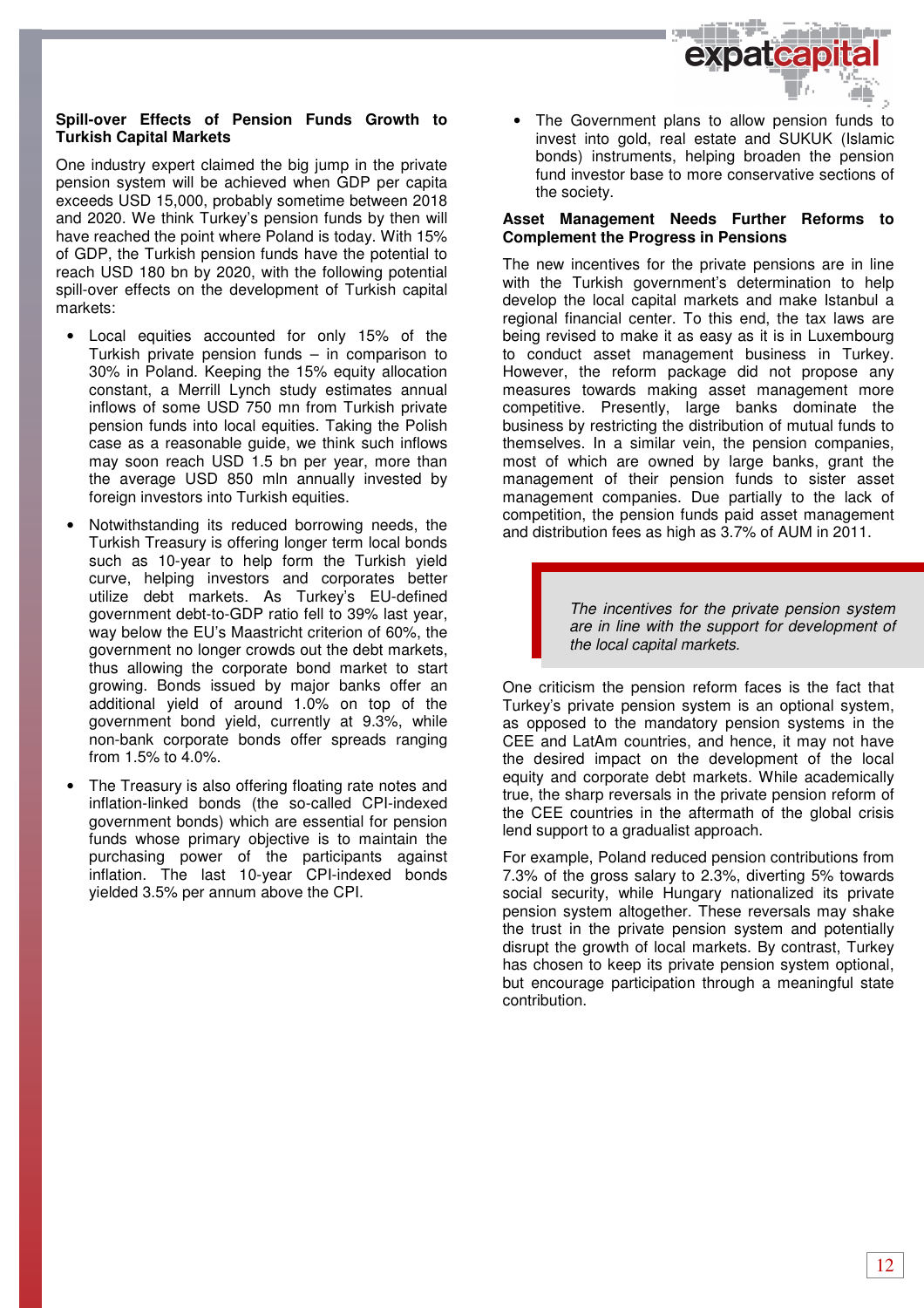## **CORPORATE SOCIAL RESPONSIBILITY AS AN INVESTMENT** DESSISLAVA TODOROVA, CSR BULGARIA

Dessislava Todorova is Chief Editor of the first media for corporate social responsibility, CSR Media, and Co-founder of the first network for corporate social responsibility, CSR Bulgaria. She has written numerous articles about CSR.

Dessislava has a degree in International Economic Relations from the University of National and World Economy. Currently, she teaches 'CSR Business Practices' which is part of the first-of-its-kind master's degree programme in Bulgaria 'Corporate Social Responsibility' (Financial Management) at VUZF University, Bulgaria.

Corporate Social Responsibility is a relatively new phenomenon in Bulgaria, but it has a basis to lean on and to develop here. In fact, it is already doing it with success.

For those of you to whom this phrase sounds implausible and even less would consider it an investment, in the next lines I will start from afar in order to explain the contents of it and the synergetic effect that lies behind these words.

Corporate Social Responsibility (CSR) is part of business. It is even the way in which we do business – with responsibility for all the parties involved – our shareholders, employees, suppliers, customers, residents of the communities in which we do our business, etc. CSR is a concept which the companies voluntarily implement in their business strategies in order to show their long-term commitment to the sustainable development of their business, the society, and the environment. They accept engagements that go beyond the legal requirements, striving to improve the standards for quality, social development, environmental protection, and, of course, their employees' standard of living.

However, what would motivate a company to focus on the 'social', on the 'responsibility', what would get it to increase its engagements, and, as it seems at a first glance, its expenses? Is not the focus of a company just and only on profits and cost reduction?

On the one hand, the motivation for this is the emerging new competitive environment – the customers' requirements, the pressure from non-governmental organizations and competitors who have already begun to implement CSR activities. However, this is the external, the 'negative' motivation. On the other hand, there is an inner motivation for sustainable growth and good public image, and of course – the marketing aspect of CSR implementation in the strategy of the company. This plan exactly shows the perception of CSR as a sustainable and long-term investment.

Today, it is extremely important to be competitive and make the right investments. What exactly does it mean to invest through CSR and what exactly do we invest in  $-$  in society, in our employees or in the development of our company? And who benefit from this?

If we want our CSR activities to have an economic sense and to realize their maximum synergetic effect, they should come from the 'heart' of the business – to be inwrought into the corporate mission, the culture and the climate of the organization. The trends are: having started from fragmented

activities that cannot be identified with the company at all and have an almost zero marketing effect except making noise about a concrete event, companies increasingly move towards a strategic approach in deciding on CSR activities. This means that the activities should be aligned with the business objectives and recognized as useful by the employees, and should have a connection with the products and/or the services offered by the company.

Following these basic requirements, the benefits come logically – for the society, the employees and other involved parties, for the company and its development, for its public image and among shareholders, investors, and competitors.

Concrete benefits:

- More responsible and motivated employees who identify themselves with the company and the good deeds it does for the society, and are proud of it
- More loyal customers who buy products made more ecologically or support a cause they feel engaged with
- Suppliers and partners with long-term win-win contracts meeting the quality and environmental requirements
- Greater presence in the positive news, not in the black chronicle
- More competitive products/services, meeting the higher requirements of the consumers today
- Cost reduction due to optimization and 'greening' of the production processes, employees' motivation and efficiency, the stronger commitment to the company and its culture and less absence from the work process
- Social trust in the company because it has proven that it thinks about its customers and offers them quality at competitive prices
- Stronger brand positioning in the consumers' minds
- Better corporate image and influence
- Easier access to capital because the value of the company is increasing

The coin, of course, has another side. The CSR benefits are not directly measurable, companies still do not report their costs for this activity, and it is difficult to trace and evaluate the returns. These benefits come after more efforts, strategically focused actions and pursuit of goals.

However, the effect of this process compensates the efforts. After all, the companies always take more than they have given. But if you want to take something, you have to give first.



CSR Bulgaria is the first Bulgarian professional network for corporate social responsibility (CSR) that builds a stable relationship between needs and resources of the society and business. The first specialized media for CSR News is a part of this network  $-$  CSR Media which promotes CSR's concept and informs about projects, events, and practices in this area.



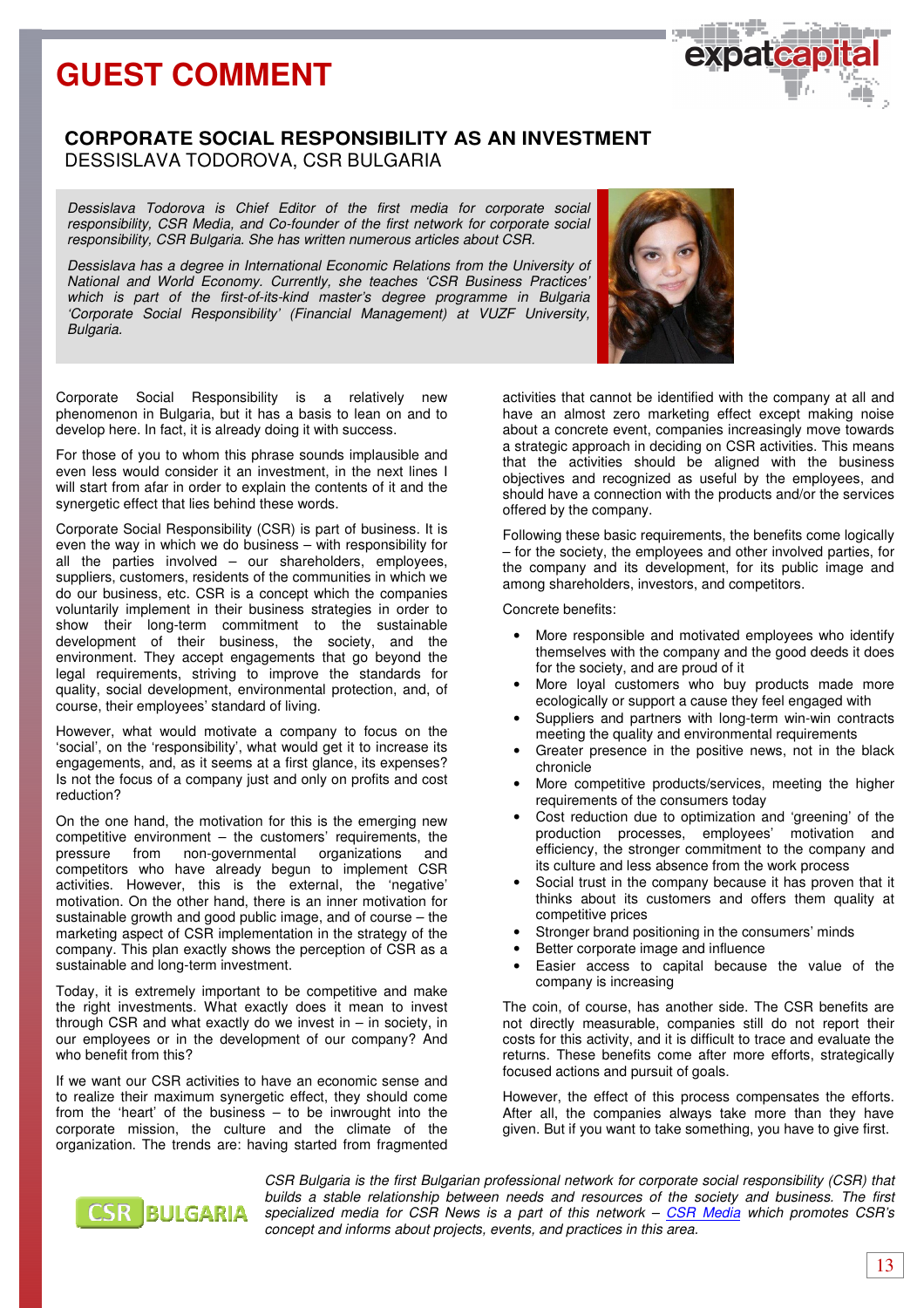

## **THOUGHTS ABOUT THE 1995'S BEST EMERGING MARKET FUND**

Steve Hanke is an American economist specializing in international economics, particularly monetary policy, named to be the father of the currency boards. He is a Professor of Applied Economics at The Johns Hopkins University in Baltimore and a Senior Fellow at the Cato Institute in Washington, D.C.



The article about Steve Hanke's Toronto Trust Mutual Fund Argentina was published in Micropal

The long, dark shadow of the Mexican Peso crisis cast itself over the emerging market universe in 1995 like some sinister ghoul, frightening away investors and sending many of the dedicated managers scurrying into the distant, unfamiliar corners of the investment world: Africa, the Middle East and Russia.

For some, however, the crisis in Mexico was an unexpected boost. Just ask Steve Hanke, Professor of Applied Economics at Johns Hopkins University, Forbes columnist, advisor to Argentina's Minister of Economy, President of the best performing Emerging Market fund for 1995 (Toronto Trust Mutual Fund Argentina), which was up at a stunning 79.25%.

The investment policy for Toronto Trust Argentina was laid out in Hanke's Forbes column in December 1994, just prior to the Mexico crisis. Hanke identified that understanding a country's monetary policies is crucial to getting right timing in emerging Markets investing. Key to this is understanding a country's exchange rate system.

There are three types of exchange rates – floating, fixed and pegged. The floating exchange rate, which is used by the US and by most major currencies, is not used in Emerging Markets, but both the fixed and the pegged are, with the latter being prevalent. Fixed and floating systems are free-market mechanisms, limiting a governments' control over the currency, whilst a pegged rate is an interventionist tool, decreeing that the central bank must manage the exchange rate, liquidity and the capital account. Hanke cites this as a near impossible task, and warns investors to pay the most careful and anxious attention to pegged exchange rate systems.

The fixed exchange rate is used only in a small minority of countries: Argentina, Lithuania, Estonia and Hong Kong. Prof. Hanke was involved in the creation of the currency-board systems in Lithuania (April 1994), Estonia (June 1992), and most notably in Argentina (April 1991). As a result, the Argentinean peso, fully backed by USD denominated assets, is freely convertible into US Dollars at the fixed rate of one peso to one dollar, and Argentina is now part of the unified US Dollar area.

The markets considered Argentina's currency-board as high risk, even before the crisis in Mexico. For the Toronto-based Friedberg Mercantile Group, which manages Toronto Trust Argentina and where Hanke was Vice-President, the picture was somewhat different. Hanke's thorough understanding of the system, gained from within, suggested a different scenario. Whilst the rest of the market thought Hanke and Friedberg to be not entirely serious and ultra-optimistic, the company started to make its investments.

Friedberg's basic premise is this – once the exchange rate is absolutely fixed, interest and inflation rates in a currency board country will start to converge towards those in the anchor country currency. Inflation in Argentina was indeed falling, ending in 1994 only just above the US rates. Interest rates, however, were well above those in the US. Peso-denominated T-bills were yielding around 10% and 7-year paper yielded 16.75%. Comparable rates in the US at the same time were just over 5 and 8% respectively. The differences can occur for a number of reasons – for international investors, the total cost of investing in Argentinean paper was higher than for US bonds, and perhaps more importantly, Argentina's credibility as a debtor was somewhat below that of the US. However, Hanke and Friedberg considered that the differences in yields between the US and Argentina were unjustified and, that Argentinean debt securities were, hence, a very interesting prospect.

> 'Mexico was the best thing that happened', asserts Prof. Hanke.

Then the Mexican Peso was devalued, and most of the rest of the world sought to liquidate Argentinean peso holdings. By March 1995, panic selling was nearing a peak and yields were as high as 46% on some paper. The world, and its dog it seemed, was selling while Friedberg was buying. Whilst the world saw collapse and disaster, Hanke saw greater opportunity – 'the rest of the market got it wrong'.

So why was there almost unanimous misconception? How could experienced traders and managers from the rest of the world miss such an opportunity?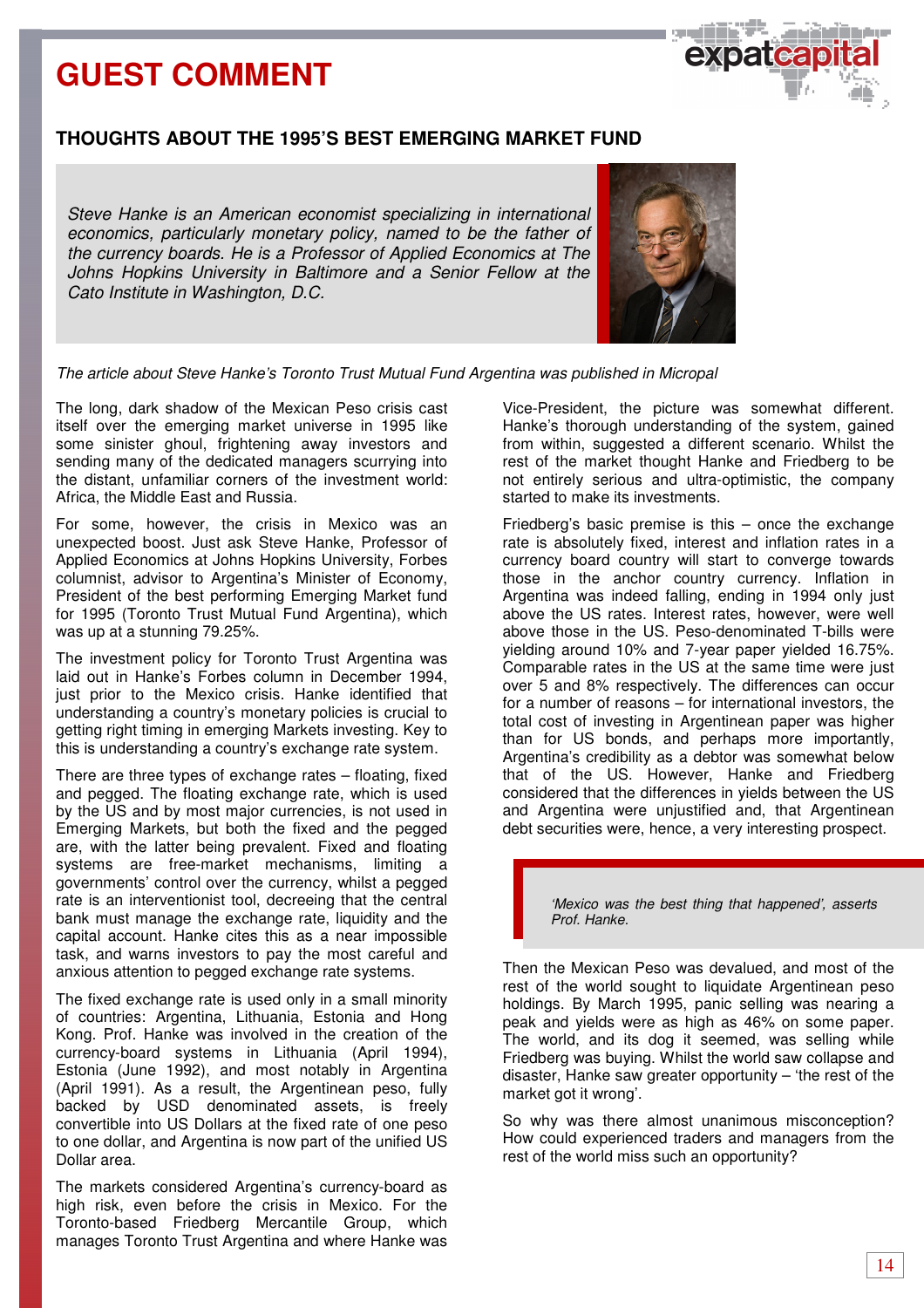

Hanke cites his and Friedberg's experience as currency traders as a core reason. 'This gives us a better understanding of the market than many other players. Half way through 1995, nobody foresaw that an Argentinean fund would be top of the pile at the year end, but this 'anomaly' was predictable. It just requires knowledge of the system', argues Hanke.

Indeed, on 17 January 1995, Argentinean Finance Minister Cavallo recruited Hanke as an official advisor, to explain to the world how the currency-board worked. 'But was anybody really listening?', asks Professor. It seemed to Hanke, that the international players took his optimism with a large grain of salt. 'People who I spoke with, and who obviously thought I was a bit off-the-wall, would later ring me back and say 'you were right all along', but they still would do nothing about it.'

Emerging Markets, more than developed ones, are rife with rumors and hearsay. 'I have known Menem [Argentinean President] since 1989, and I knew that the rumors that Cavallo was going to be sacked, or resign, were nonsense', comments the Professor. To reinforce this, Hanke and his wife Liliane interviewed Menem for Forbes magazine in September 1995. It ended with Menem's assertion that Cavallo would stay with the government 'until 1999'. Obviously, fund managers do not believe everything they read in the press.

'People do not always seem to pay attention. The market's perception was completely out of line with reality. A fantasy land', Hanke continues. He is also a little critical of some of the less experienced players, predominantly from London and New York. 'They are too much influenced by the Argentines, who, given Argentina's propensity to shoot itself in the foot, have become rather pessimistic.'

Friedberg, because of their own knowledge of the market, did not succumb to this negative local bias. Coupled with a rather superficial understanding of currency markets, especially the fixed-rate currency board system, it was the influence if this local pessimism that kept most of the big foreign players out of the Argentinean debt market.

Hanke notes that 'more people are realizing the strengths of Argentina now'. This does, to some extent, reinforce Hanke's view that the competition in 1995 was 'too hesitant, too slow and too reactive. Our knowledge of the system helped us to anticipate developments, and get our timing right.'

With interest rates in Argentina falling in 1996, liquidity rapidly increasing, and the economy likely to grow by 5% in real terms (Hanke considered it may do even better) and profits returning, Friedberg was now looking seriously at equity investment. Already, they hold 10% of the fund's portfolio in convertible debentures, and the first straight equity investments will probably follow shortly.

Prof. Hanke re-iterates the advantages of knowing the currency markets. 'If you do not understand the currency situation, you can get clobbered. You will therefore get your buy-sell timing wrong, and you will only react, not anticipate. We succeeded in 1995 because we anticipated the situation. Mexico just made things better.'

At Friedberg people are, according to the Professor, currency specialists first, country pickers and portfolio allocators second. 'If you get the country right, and you know now much to allocate to bonds and equities, individual stock selections are not always vital. Obviously, if you just pick the dogs, you will not get anywhere. But, if you get the currency right, then the stock selection will be less important.'

'Ultimately, victory is often not being overwhelmed by the opposition', Prof. Hanke muses, quoting the Duke of Wellington.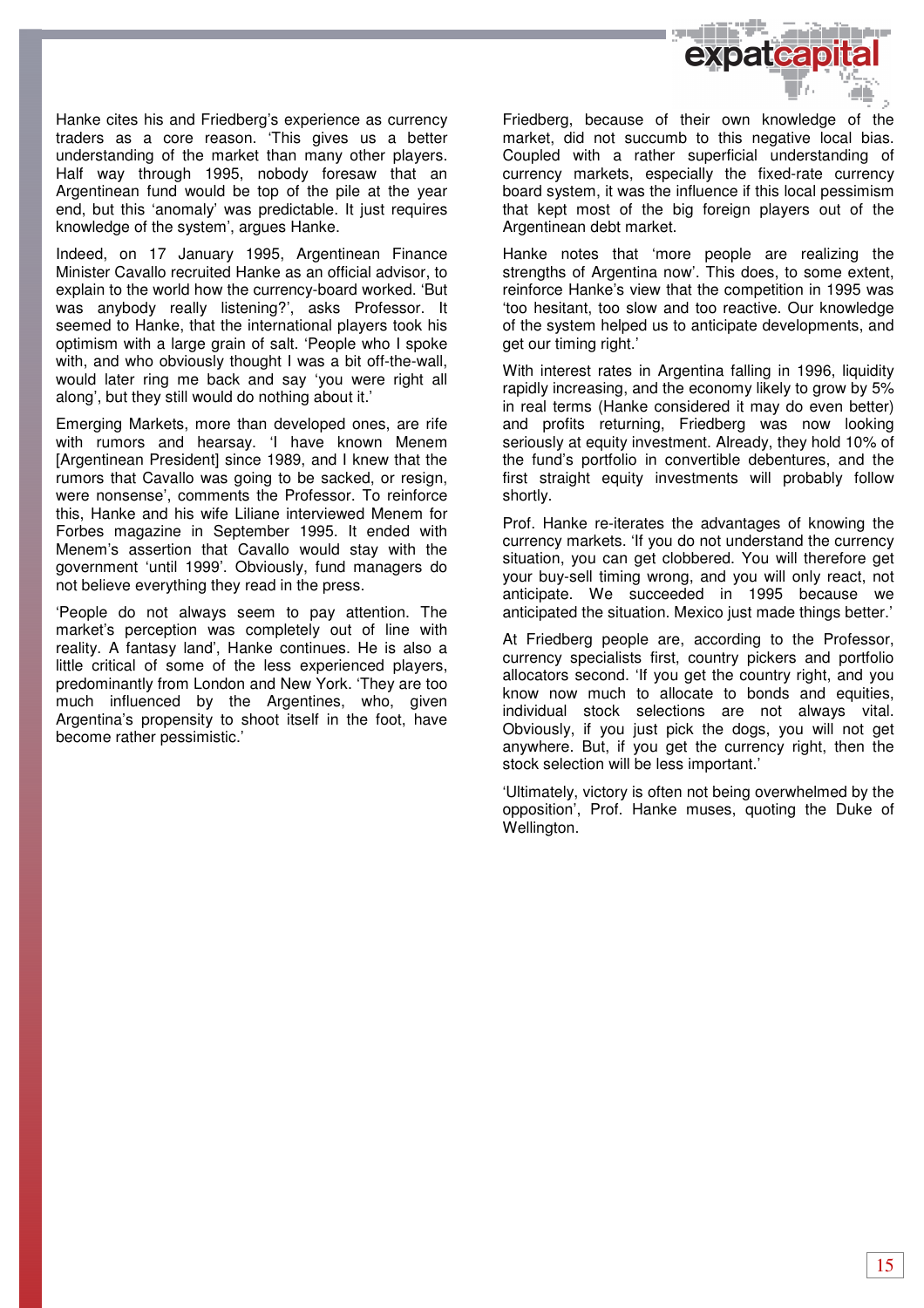



## **AN EXPERIMENT WITH 2 BILLION PIECES OF SILVER**  NIKOLAY VASSILEV, CFA

The ideas for more creative activities with the Silver Fund have kept on appearing since the beginning of the government's term – allegedly for two noble causes:

- To achieve a higher return on this rather large amount – accumulated mostly by the previous governments
- To use the resources to stimulate the Bulgarian economy, instead of 'working for foreign countries'

For the non-professionals, these arguments sound nice and generate support for the recently proposed changes – to invest a large part of the Silver Fund in Bulgarian government securities, stocks and bonds.

In my opinion, however, the reason for the proposals is different and not so noble: seeking for easier ways to finance the budget deficits which accumulate every year. This will be the first government since Videnov which will end all the years of its term with a deficit, albeit smaller than the deficits of dozens of others more reckless and unreformed countries.

### **Is it easy to achieve a higher yield? How about the risk?**

The general public can easily be convinced of the following:

- Bulgarian banks pay 6% interest on deposits, while Swiss or German banks – a little above zero.
- Why finance France via French government securities if we could invest in Bulgarian ones?

Not surprisingly, however, there is a strong connection between return and risk. The interest rates in Romania are naturally higher than those in Austria because the risk of losing everything is also bigger.

## **The savings of a family for 'rainy days'**

The nation is like a big family  $-$  the children study, the parents work, the elderly receive pensions. Regardless of the amount of its income, every reasonable family strives to store at least some reserve – in the form of a deposit, a 'money jar', or gold and family jewels. It is used only in extreme situations: a disaster, an illness, an income crash, the children's education. If, instead of being kept for 'rainy days', the savings are frivolously wasted on a newer TV, a more modern phone and expensive vacations, this would call into question the ability of the family to come out of a potential crisis unscathed.

### **All the eggs into one basket?**

Let us suppose that you work for Kodak (which went bankrupt in 2012). Is it reasonable to put all your savings into your employer's shares? If the company goes bust, you will lose both your job and your savings. Such examples, described in the finance textbooks, sounded rather abstract to me so far. Until I learned that two of my fellow students from the U.S., who built a whole career at Lehman Brothers, were left unemployed after its unexpected bankruptcy in 2008, and they also had the imprudence of investing hundreds of thousands of dollars in shares of the same bank.

No matter how much they believed in the success of the company, they should have saved their money elsewhere. If the bank is successful, their career will reward them sufficiently. Because if the bank fails, they will get the bitter lesson about the advantages of the diversification and the risk of putting all the eggs into one basket.

### **The same applies to the Silver Fund**

The future of the Bulgarian pensioners greatly depends on the success of the Bulgarian economy. When there are investments, growth, jobs – more taxes and social insurance contributions would be collected, and there will be higher pensions. And what if crises and recessions follow?

If the Silver Fund also invests mainly in Bulgarian government securities, we put the eggs again into a single basket. If another crisis overtakes us, we will have neither enough budget revenues (as it is now), nor profitable securities (the Bulgarian Stock Exchange is down by 84%, and many corporate bonds have imploded).

Look at Greece. If both public and private pension funds, and also the personal savings of the people there were mostly in Greek securities (government bonds and shares), what would happen to the pensioners? Both their state pensions would be reduced, and their savings would evaporate. And if a currency crisis hits them with the return of the drachma – congratulations!

#### **Global portfolio management and local markets knowledge**

Should the savings of the Swedish and the Danish pensioners be invested in the same way or differently?

Today, the financial markets are global, and it is easy to invest from Tokyo to Toronto. The contemporary financial theories would recommend that Swedish, and Danish, and Brazilian pension funds should have approximately the same diversified portfolios. Apart from short-term tactical forecasts for the market movements, there should be a variety of vehicles in the portfolio. The U.S. and the European securities would be much more than the Indonesian ones because the sizes of these financial markets are different.

In this sense, it should not matter whether the fund is Swedish or Danish. Within this allocation, the securities from Sweden and Denmark would be below 1%. The same goes for the Bulgarian funds – the theoretically correct distribution in Bulgarian assets should be minimal.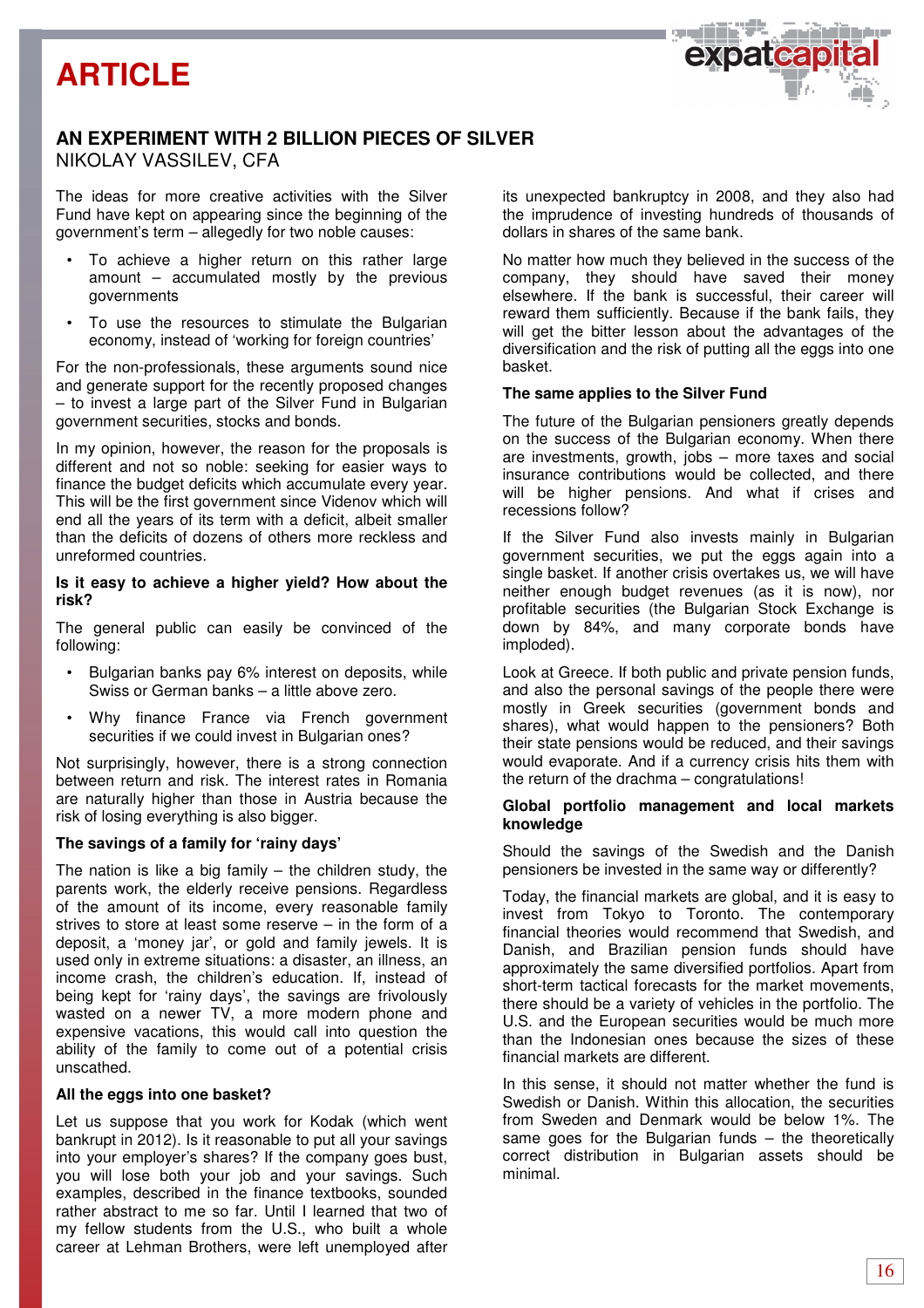

### **What happens in practice?**

Actually, things do not happen this way. When I worked in the UK, the private pension fund in which I was saving was some 40% invested in British securities – and it was managed by one of the largest banks in the world. As I expected, the lack of diversification played a bad joke. The depreciation of the British currency in the recent years has led to negative returns in euro for my retirement accounts.

There exists the so called 'home bias', or the propensity of portfolio managers to invest at home more than it is logical. There are several explanations – some of them are reasonable, others are not:

- Lower transaction costs  $-$  it is easier and cheaper to trade on our exchange, rather than on the Australian one.
- Better awareness of local companies. The Bulgarian portfolio managers know better the success stories of Albena, Sopharma or FIB, while they might learn about Kodak's bankruptcy from the world media when it is too late.
- It is expensive and impossible for small funds to maintain hundreds of competent analysts, speaking many languages and tracking thousands of companies and vehicles worldwide, 24/7.
- There are also corporate affiliations 'Our fund will invest in our affiliated companies'.

#### **The risks for the politicians**

Life is often unfair to the good intentions of the politicians. If they are lucky with the market movements, invest the Silver Fund in Bulgarian securities, and get a return of +20%, it is unlikely they will receive special thanks. If, however, they are not so lucky, and the fund loses -20%, the size of the scandal would wipe out ministers, even governments. No expert analyses that investment decisions had seemed logical would help. This happened in Greece with the Karamanlis government several years ago.

Here, 5 years ago, there were suggestions that the Silver Fund should be invested in Bulgaria. Had these whims not been stopped, we could have lost even one billion, having in mind what happened after 2008.

For the politicians, there are also other risks:

- Who will decide who will manage the Silver Fund?
- Who will select the securities?
- Who will decide in which bank to put deposits?

### **The Silver Fund (i.e. the fiscal reserves) in government securities?**

It is interesting how an operation in which the money of the government (the Silver Fund is part of the fiscal reserve) is invested in government securities will be booked for accounting purposes. It is like giving a loan to yourself. If you give all your savings to yourself in order to spend them, you will actually have no savings. The idea that you 'have invested' in a financial vehicle issued by yourself, would not help you when you have to pay your bills. What does Eurostat think about this?

The idea that the hard-accumulated money in the Silver Fund may be used to finance the budget deficit is at least as harmful as the nationalization of the private pension funds. In Hungary they nationalized some 10 billion euro, they 'ate it up' in one year and they almost went bankrupt recently, again.

#### **Conclusions and recommendations**

- 1. No experiments with the Silver Fund.
- 2. The problem is why there are budget deficits in the first place. If we had a surplus, such a discussion would not exist.
- 3. It is unacceptable for the fiscal reserve to fall to critical levels. It urgently needs to be topped up through higher budget revenues and lower expenses, by revenues from privatizations and concessions, and, if needed – by new external loans.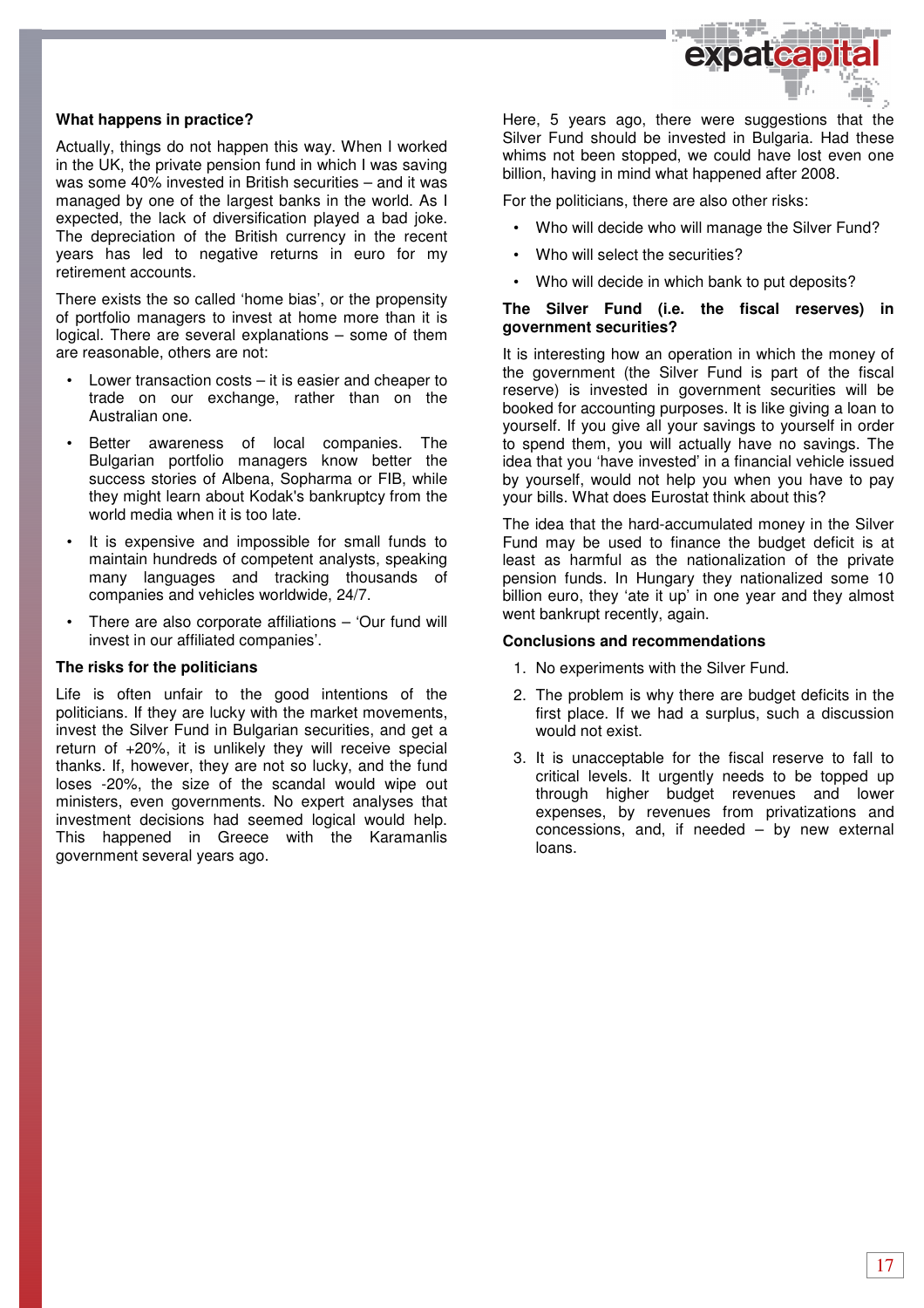# **ANALYSIS**



## **THE POINTLESS MIGRATION OF THE ADMINISTRATION**  NIKOLAY VASSILEV, CFA

### The article was published in the Presa Daily Newspaper in May 2012

The idea of relocating some agencies and ministries from the capital to other cities, although not entirely new, is a unconventional and bold one. We must admit the government's sense of PR. The message that some of the important administrative headquarters will move to a few selected cities will be very positively accepted by the local communities. The places are appropriately chosen. Of course, if all this is implemented at all, which I doubt.

## **There are many questions and risks**

## **1. When will the relocation happen?**

If the intentions are serious, the changes should be made immediately, not after 1-4-5 years. Otherwise, the administration will organize lines of resistance and will sabotage the process. In bureaucratic language, the term a 'functional analysis is needed' means that we do not want changes and will protract them as long as possible. Elections will come close, and the topic will be postponed and forgotten.

## **2. Relocation is neither free, nor easy**

In 2005, two new ministries were created. It took a lot of months and resources for the buildings to be found, the teams to be recruited, and for their activity to start. Even if there is a building in Veliko Tarnovo suitable for the National Revenue Agency, millions will be spent on transportation, renovation, etc. Is this expenditure a top national priority? Has someone thought about how many months and years will the preparation and implementation last for? When you move to a new home, you need weeks to sort the luggage. What about the whole building of the NRA? Who will collect the taxes in this period of transition? The mess and work delays are guaranteed.

## **3. What about the employees?**

On the one hand, if the current experienced employees of the agencies move with their families to another city (very unlikely), the argument about new workplaces there does not exist. If they do not move, will they be dismissed and on what grounds? Or will they be moved to other administrations in Sofia, which will just inflate the number of civil servants instead of optimizing it? There are employees who have worked for many years at ministries and agencies in Sofia. What will happen with their experience, institutional memory, with the investments in their professional training? I am sure that there are many qualified university graduates in Ruse who will cope well with the job at the Customs Office. But how much time and money will be needed for the new ones to 'switch on'? People are not robots. Do not think that we can just snap our fingers and a new super-efficient Ministry of Agriculture will open in Plovdiv.

### **4. Is this the most important for the other cities?**

The message 'tourism is managed from Plovdiv' will probably be very popular in that city. But they hardly depend on these 40 jobs in this department, at least some part of which will be for the current employees coming from Sofia. For the intellectual development and the pride of Ruse and Plovdiv, perhaps it would have been better not to plan the closure of their philharmonics and operas. Is it not more appropriate to implement policies stimulating production, exports, tourism that would create not 40 but 4,000 or 40,000 new jobs? The Hungarian town of Kecskemét has not received a ministry but a new Mercedes plant worth EUR 800 mln. You decide which one is more important.

## **5. Is the fragmentation of departments practical?**

All the three ministries I managed were located in two buildings. Although just a few minutes of walking distance from each other, this fragmentation hampers communication and work efficiency. The control also suffers. Now, some parts of ministries will be in another city – they will be disconnected from the epicenter of the events, and life there will run more slowly. The number of business trips between the two parts of one institution will increase.

#### **6. What is appropriate for the business community?**

I doubt a lot that tourism companies from Varna to Sandanski or agricultural producers from Vidin to Silistra will have any benefit going to the relevant ministries not in Sofia but in Plovdiv. If they have work to do at two administrations, they will have to drive to two cities, and instead of reducing traffic they will clog the Trakia highway and the Tsarigradsko Shose roads – both in Sofia and Plovdiv. For better or worse, a significant part of businesses, and especially the headquarters of the big companies, are located in the capital. These are actually some of the biggest employers and taxpayers in the country. So far, their ministries and agencies were at hand for them, now what?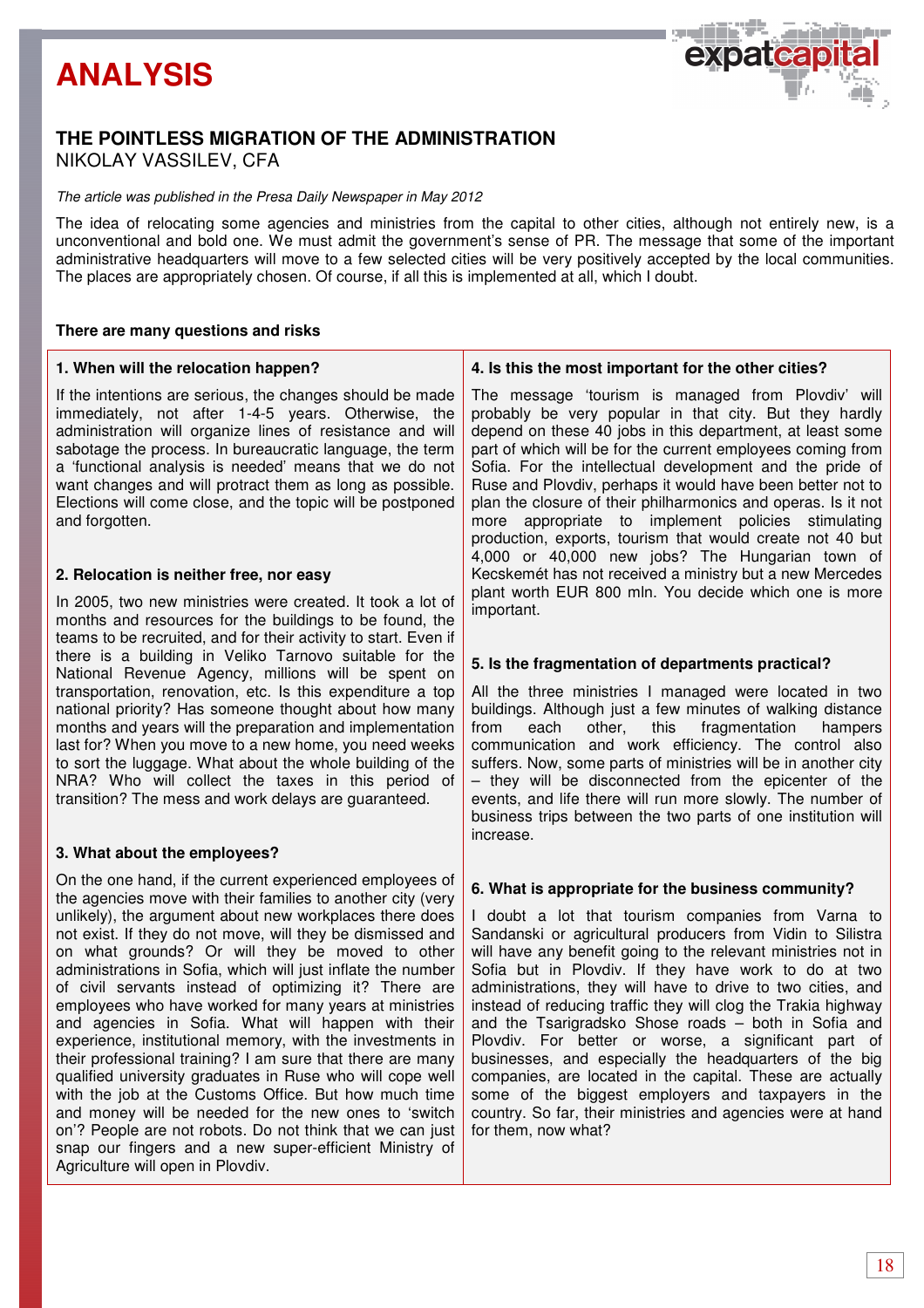

## **My prediction**

As it has happened with many other proposals in recent years, we will play another 'tango' – two steps forward and many steps backwards. We will discuss, analyze, and plan. In the end, the government's term will finish without a single memorable reform – in the field of the pension system, health, education. Ministries will move away from downtown Sofia [the so-called 'yellow paves' area] as much as Sofia Municipality and the Ministry of Agriculture have been exchanging their buildings for several years now. The next cabinet will leniently forget the intentions for relocation.

#### **What else is not happening in the administration?**

- We do not know how many jobs have been cut, but the numbers are insufficient
- Will trainings of civil servants come close to the 225,000 from the previous term?
- Nobody enforces the transliteration law
- Nobody follows the legal requirement to employ disabled people
- Where is the inspectorate for the public administration?

#### **My recommendation is to focus on other priorities**

Once the PR effect is consumed in the selected cities, the sobering will come. It will become clear that nobody in the administration is charmed with the new proposals. Certainly, the Minister of Agriculture would not want to be alone in another city either  $-$  in how many countries in the world is this the case? It will be calculated that the benefits from the change are very few, while the damages are much more. Would it not be much better if efforts and resources are focused on developing eservices for citizens and business? Then, it would really not matter whether the other side of the Internet connection is in Sofia, Varna or Plovdiv. Reforming the public sector, as well as economic growth, would be much more important for the country. Then, the private sector will create a larger number and more attractive jobs both in Burgas and in Veliko Tarnovo.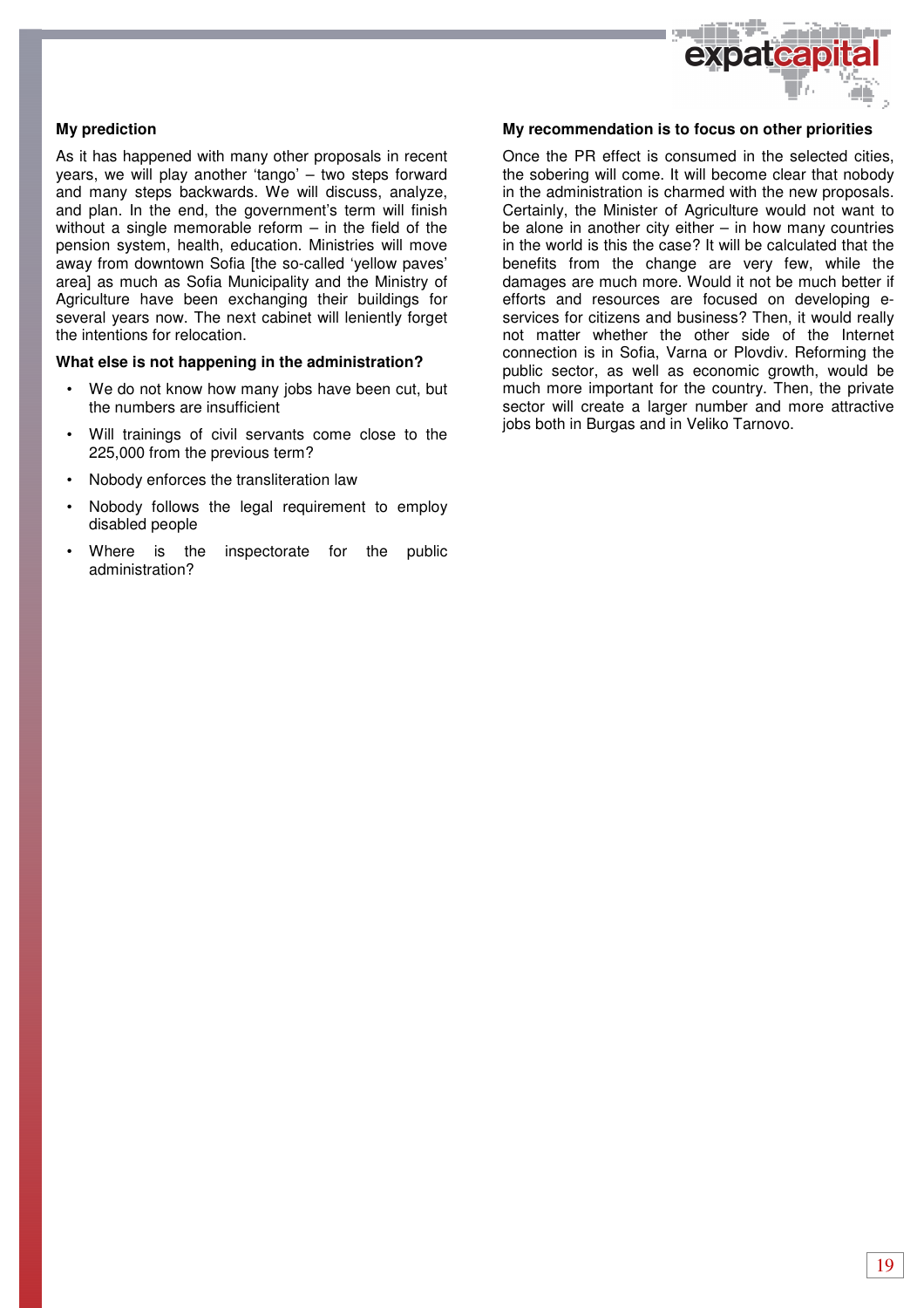## **ANALYSIS**



## **THE SHAMEFUL TANGO WITH THE BELENE NUCLEAR POWER PLANT: 1981-2012-20XX**  NIKOLAY VASSILEV, CFA

The word tango describes appropriately the (in)actions in the last few years – the government is making some steps forward and many steps backwards. On the topic of Belene, in particular, the tango has continued for 31 years now and may still not be over. I believe that, disregarding whether it is advantageous to build this power plant or not, Bulgaria has performed the worst possible dance:

- the decision to start the construction was made and cancelled twice
- billions were invested in it before 1989 and also in the last 10 years, as well as at the present moment...
- ...but in the end there is no NPP (nuclear power plant) at all!
- the state has demonstrated a chronic inability to make correct and timely management decisions and to manage large projects

I was too young in 1981 to remember whether the decision for a second NPP had something to do with the 1300<sup>th</sup> anniversary of Bulgaria. I think, however, that if Khan Asparuh [the founder of the country] had fooled around on the banks of the Danube River just as we have with the Vidin – Calafat bridge, the hydro-electric PP Nikopol – Turnu Magurele and NPP Belene, a state that has survived until today would have not been created. The Chinese had obviously not fooled around too much either with the construction of the Great Wall, or now with the construction of many new power plants every year.

## **The public opinion rather supports nuclear energy**

Here, I will not make any comments on the pros and cons of nuclear energy in general. It is clear that after Fukushima, Japan and Germany have changed course. In Bulgaria, the protests led to the suspension of the second NPP after 1990 (in Belene people believe that the jealousy of the Svishtov neighbours was a part of the reasons), but no one is against NPP Kozloduy.

## **What had we not clarified by the beginning of 2009?**

The present government is right that for nearly two government terms, their predecessors did not cope with the basic parameters of the project:

- Who will be the shareholders? RWE was attracted before 2009.
- How much will Belene cost in the end? The figures are somewhere between zero and infinity.
- How much will the produced electricity cost, and is this advantageous?

## **But we have not done it after 2009 neither**

The last 3 years did not improve the picture in any way. We do not have any new answers to these crucial questions.

## **Why did we kick out RWE?**

The unbalanced messages to foreign investors – especially in the energy sector – led to the outflow of half of the foreign companies in the sector, including the German RWE. It is one thing if this large European company participates in NPP Belene with its capital, experience, and lobby, and another thing if the project is entirely Russian – 'the Trojan horse in Europe' style. Even the German E.ON left the regional electricity distribution company in Northeastern Bulgaria.

## **How did we treat Russia?**

It is clear that Russia is not our partner in NATO or in the EU. However, this does not mean that the irregular tango is an appropriate dance to play with this important supplier for our energy sector. Does anyone remember how many times the deadline for making the decision has been postponed for 'three months later'? Have we not been derided in the international press because we do not know what we want and we have neither the competence nor the courage to make a decision? And who will be responsible for the additional hundreds of millions spent in this government's term? And why did we spend them?

## **How long did we wait for the HSBC report?**

Nobody is questioning the professionalism of this leading global bank. However, two things are remarkable. First, it was constantly repeated that the report would be ready 'after three months', while its preparation took years. Second, a political decision to stop the project was made in the end without the final report being ready. Let us hope that at least the drafts have been read. Although the several million paid for this analysis is nothing compared to the total number of billions wasted, it is also a part of the expenses without an accomplished project in the end.

## **Belene can become even a site for space shuttles**

After the decision to stop the NPP Belene project, the authorities made the typical for the recent years media moves to mislead the public:

- I believe the idea of moving the reactor to a new  $7<sup>th</sup>$ block of NPP Kozloduy is rather a PR-exercise than a reasoned technical and economic solution. After how many government terms will we have a working  $7<sup>th</sup>$  block with this reactor?
- This relates even more to the idea of a gas power plant at the Belene site. There is no gas pipeline or other infrastructure leading to  $it -$  was this not one of the reasons for the cancellation of the second NPP? I do not feel that anybody intends to build a gas power plant there.
- With the same success I will not be surprised if someone proposes a site for launching space shuttles to be built in Belene. It will sound good in the news tonight...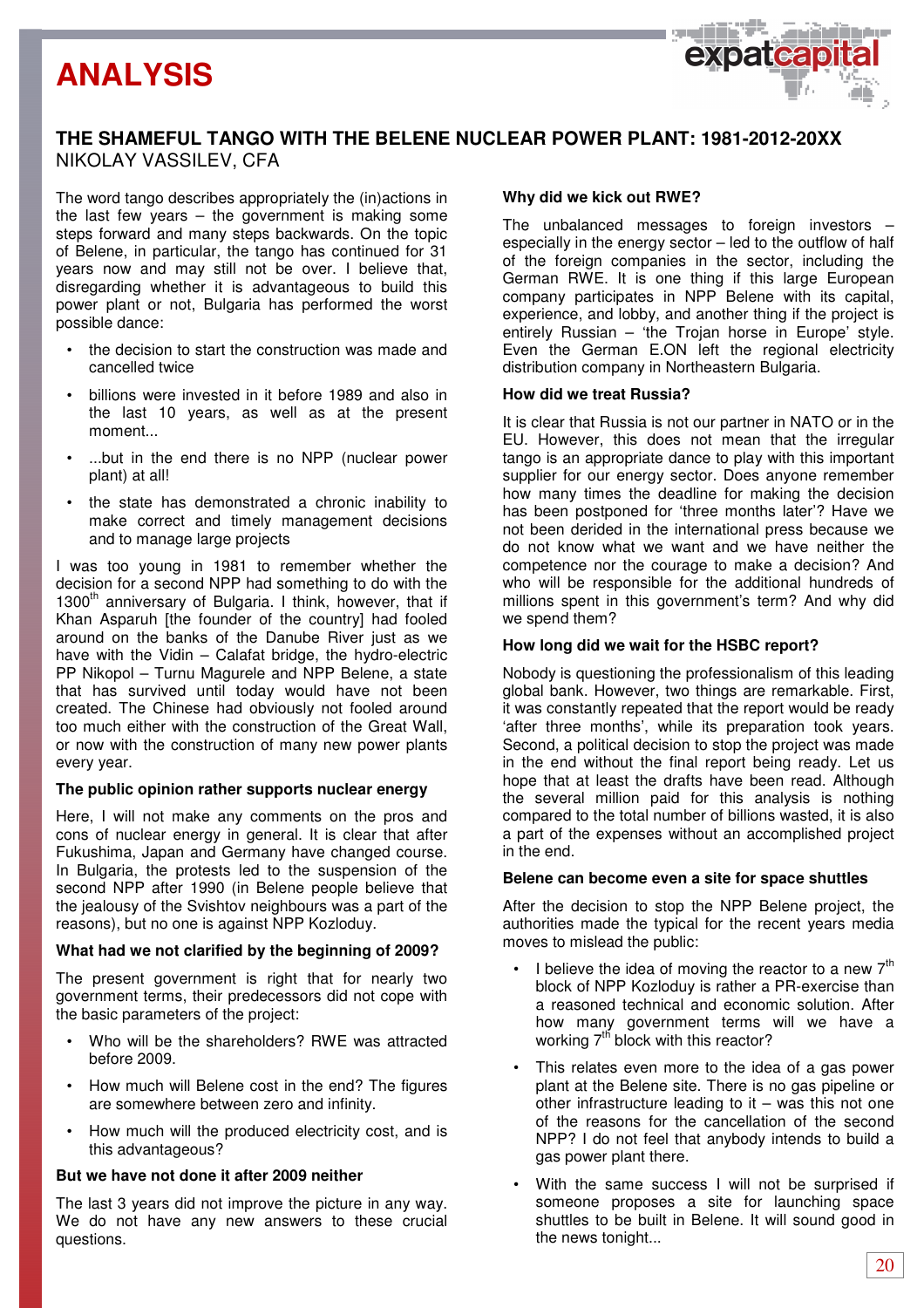

### **Is this the end of the Belene nuclear power plant?**

I am not sure. It seems the decision is final, as it was 20 years ago. But it is absolutely possible for a new government to try to restart the project. If it is exclusively with private funding – then the appropriateness will depend on the concrete mathematics. If it is with state funding, it could destroy the finances of the country.

#### **Still, how should have we proceeded with NPP Belene?**

With the clarification that as a member of the two previous cabinets I was not responsible for the energy sector, my opinion about the project has not changed:

1. The state should not have spent money from the state budget or from state-owned companies for NPP Belene.

- 2. An international tender for the construction of the project should have been launched targeting leading global (not only Russian) companies. Not the state but the foreign company should be the majority owner and investor. I see no reason for the project to be public.
- 3. The state should not have made a commitment to purchase the electricity. Let this be a part of the risk for the new investor. If he/she wants to invest, let him/her invest. If not – let him/her not appear in the contest at all.

So, if there were participants, Bulgaria would get many benefits with no new risks. If there were no investors – there would be no Belene. Apart from that, all the Fukushima-style safety considerations are obvious.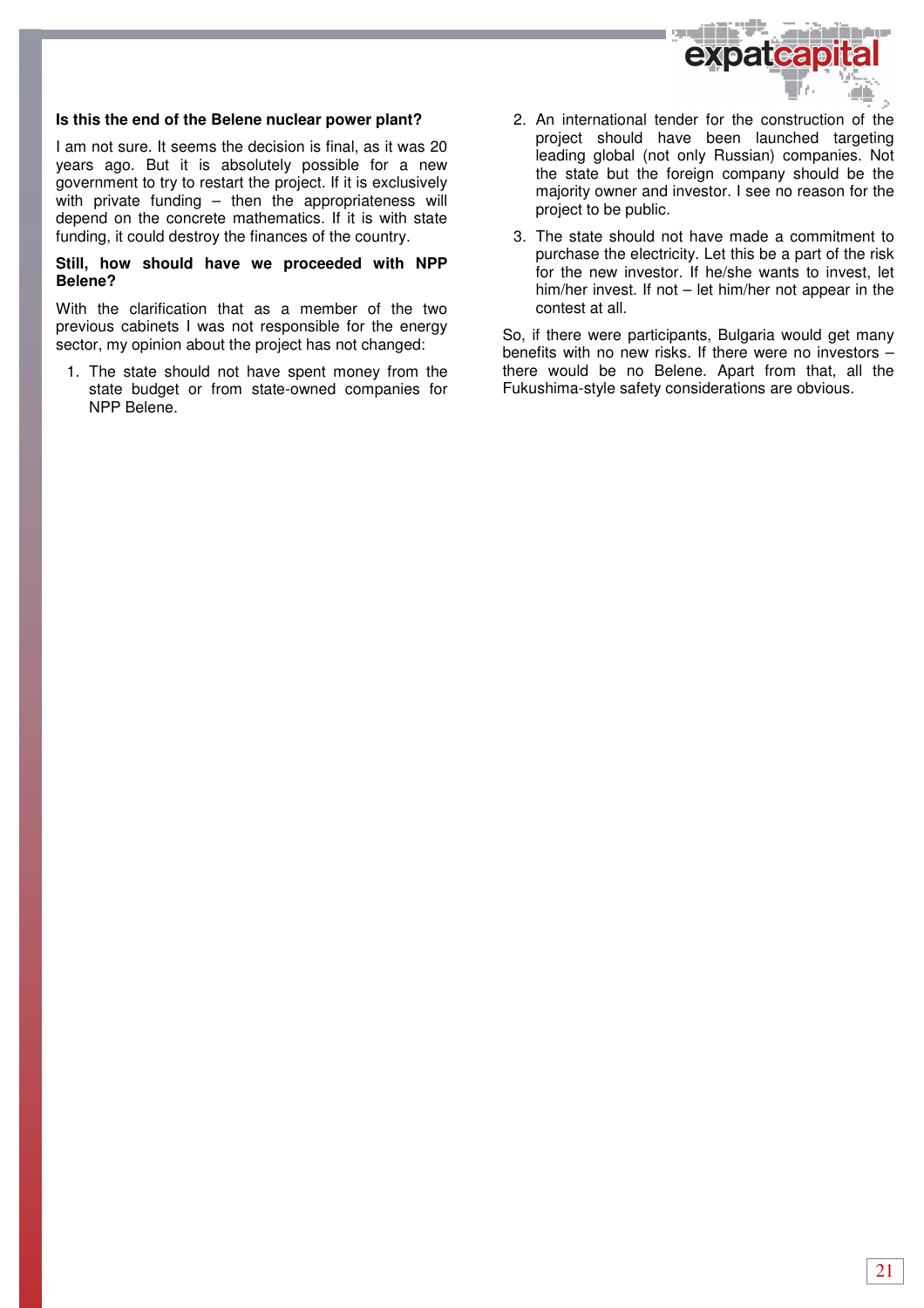## **EXPAT NEWS**



## **MR. PAUL KIMBALL IS A NEW PARTNER AT EXPAT CAPITAL**



Mr. Paul Kimball has joined Expat Capital as Partner and Board Member. The change of the management team is due to his acquisition of 14.94% of the company.

Paul Kimball is an American citizen and has had a long and successful career in investment banking. He spent 23 years at Morgan Stanley, rising to management positions among the top 10 in the bank, such as Global Head of Client Relationship Management, Head of Global Foreign Exchange, and Member of the Firm-wide Risk Committee. Mr. Kimball has been a member and chairman of the New York Foreign Exchange Committee – the industry oversight group that advises the Federal Reserve Bank of New York on important issues related to the FX markets. He has sat on the boards of various institutions of systemic importance, such as the Chicago Mercantile Exchange. Mr. Kimball

was also the first Chairman of FXall – the world's largest platform for client foreign exchange trading. In 2006, he founded Sagebrush Capital – an investment company focused on venture capital and portfolio management services. Currently, he resides in Jackson, Wyoming. Mr. Kimball has an MBA from the University of Chicago, a BA from the University of Notre Dame, and a License en Sciences Économiques from the Université Catholique de Louvain in Belgium.

## **EXPAT BETA REIT HAS BEEN INCLUDED INTO THE BGREIT INDEX**

In March 2012, Expat Beta REIT has been included into the BGREIT index being the sixth biggest fund among the actively traded ones on the stock exchange. Expat Beta has 100% free float. The fund is fully invested in various real estate projects, and the potential market value of its portfolio is over EUR 7 mln.

In addition, as of March, because of the large trade volumes and market turnover of the shares, the issue is placed in the main segment of the Bulgarian Stock Exchange – Sofia.

### **Sixth deal for Expat Beta REIT**

On 28 March 2012, Expat Beta REIT concluded a sixth deal – the REIT purchased 16 plots zoned for development and construction in the residential complex 'St. Stefan' in the city of Bankya, near Sofia, with a total size of 21,814 m<sup>2</sup>, and a permission to build on another plot of 97  $m^2$  in the same complex.

The purchase price of the plots was EUR 3.25 per m<sup>2</sup> (totalling EUR 71,121 / BGN 139,100), which is considered attractive for the REIT and in line with the policy of buying high-quality undervalued assets. In this deal, the previous owner has a buy-back option within 2 years with a fixed yield for the REIT.

|                          | <b>1. KAMCHIA</b>                                      | 2. TSAREVO                                                                    | 3. VARNA                                                                   | 4. BANKYA                                               | 5. SOFIA                                           | <b>6. BANKYA</b>                                                                                      |
|--------------------------|--------------------------------------------------------|-------------------------------------------------------------------------------|----------------------------------------------------------------------------|---------------------------------------------------------|----------------------------------------------------|-------------------------------------------------------------------------------------------------------|
| Investment<br>status     | Purchased<br>2009                                      | Concluded the deal<br>in Oct 2010                                             | Concluded the<br>Concluded the<br>deal in Feb<br>deal in June 2011<br>2011 |                                                         | Concluded the<br>deal in July<br>2011              | Concluded the<br>deal in March 2012                                                                   |
| Location                 | Kamchia<br>Resort, Varna<br>Region                     | Tsarevo, Burgas<br>Region-<br>waterview property<br>overlooking the<br>marina | Vinitsa district.<br>City of Varna                                         | City of Bankya,<br>St. Stefan<br>Residential<br>Complex | Lagera District,<br>Sofia                          | City of Bankya, St.<br><b>Stefan Residential</b><br>Complex                                           |
| Description              | Plots, zoned for<br>development<br>and<br>construction | 4-storey building<br>with 9 apartments                                        | A yard with a 3-<br>storey<br>residential<br>building                      | 5 plots zoned for<br>development and<br>construction    | 3-room<br>apartment                                | 16 plots zoned for<br>development and<br>construction and a<br>permission to build<br>on another plot |
| Property size            | 3 plots, totalling<br>140,099 $m2$                     | Plot – 284 m <sup>2</sup><br>Built-up area - 826<br>m <sup>2</sup>            | Plot – 390 m <sup>2</sup><br>Built-up area -<br>$640 \text{ m}^2$          | 5079 $m2$                                               | 123 $m^2$ , plus<br>16.5 $m^2$<br>basement         | 21,814 $m2$ plots<br>and a permission<br>to build on another<br>plot of 97 $m2$                       |
| Price                    | BGN 4,711,913<br>(EUR 17 per<br>$m^2$                  | BGN 300,000<br>(EUR 186 per $m^2$ ;<br>$land - for free)$                     | <b>BGN 300,000</b><br>(EUR 240 per<br>$m^2$ ; land – for<br>free)          | BGN 298,010/<br>EUR 152,370<br>(EUR 30 per $m^2$ )      | BGN 50,852/<br>EUR 26,000<br>(EUR 211 per<br>$m^2$ | BGN 139,100/<br>EUR 71,121 (EUR<br>3.25 per $m^2$ )                                                   |
| Current<br>status        | Land plots                                             | Holiday apartments                                                            | Finished<br>residential<br>building                                        | Plots zoned for<br>development &<br>construction        | Finished<br>apartment                              | Plots zoned for<br>development &<br>construction                                                      |
| Approximate<br>valuation | Over EUR<br>5,000,000                                  | EUR 550,000                                                                   | EUR 500,000                                                                | EUR 300,000                                             | EUR 80,000                                         | Over EUR 95,000                                                                                       |

#### **Investment projects of Expat Beta REIT by now**